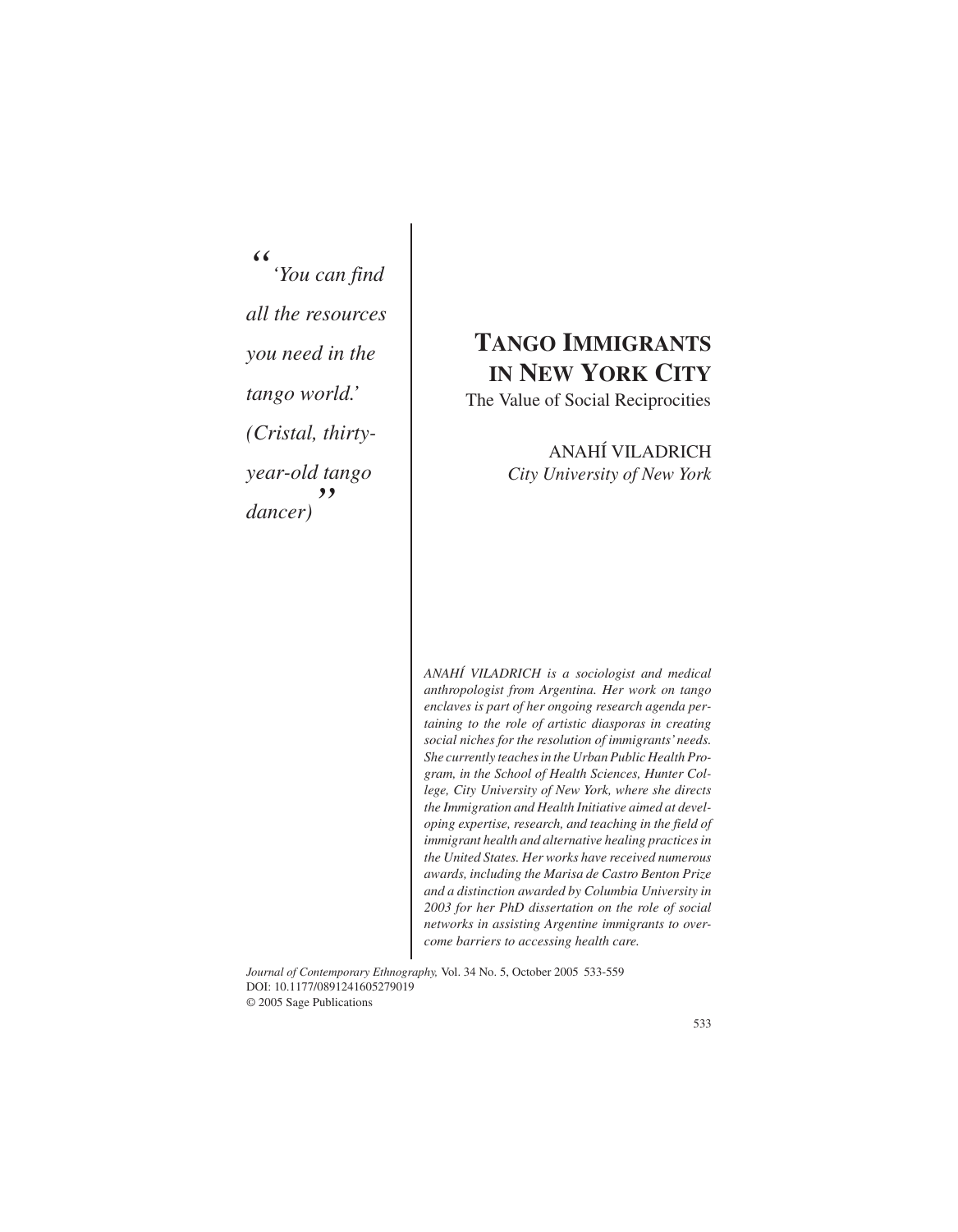#### 534 JOURNAL OF CONTEMPORARY ETHNOGRAPHY / OCTOBER 2005

*The recent global renaissance of tango dancing has been accompanied by the emergence of a thriving tango economy in New York City (NYC) that has encouraged the arrival of Argentine tango dancers and amateurs artists (tango immigrants) in recent years. This article builds on social capital theory to examine the importance of the Manhattan tango world as a reservoir for social resources (e.g., health information, contact for jobs, referrals) to satisfy their members'social and health needs. Tango immigrants seek informal access to health care through the assistance of health practitioners belonging to their tango networks (tango brokers), a relevant issue given the fact that many artists are uninsured and depend on their physical labor to perform. This article's ultimate goal is aimed at providing a theoretical contribution to our understanding of contemporary entertainment forms as ethnic social niches for immigrants' informal access to valued resources via interpersonal relationships.*

## *Keywords: social capital; social niches; immigrants; access to health care; Argentina; tango*

The tango's centennial existence, as both a dancing and a musical form, has been marked by periods of uprising and decline in the Río de la Plata region, including Buenos Aires and Uruguay, as well as abroad. Created as the bastard child of a blend of African and European rhythms, the tango's international prominence in the early twentieth century was soon followed by its rising as the symbol of the emergent Argentine urban middle classes of European descent (see Archetti 1997; Corradi 1997; Castro 1991; Guy 1991). In following decades, the tango's fate suffered from uneven periods of stardom and progressive decline, encouraged by periods of military censorship and the rise of folklore music and foreign rhythms, which relegated the tango to secluded social enclaves (Vila 1991; Viladrich 2004; Viladrich, forthcoming a). Since the mid-1980s, however, tango dancing has become the epitome of a lofty dancing trend supported by an eclectic commu-

*AUTHOR'S NOTE: I am thankful to Gaku Tsuda, David Fitzgerald, and Donna Gabaccia for their comments on an earlier version of this article. I also want to express my gratitude to Ana Abraido-Lanza, Bob Fullilove, Peter Messeri, Sherry Ortner, Richard Parker and Terry Williams for their guidance and support during the many stages of this research project. As usual, Stephen Pekar provided considerable time and effort in reading, commenting, and editing many versions of this article. Finally, I want to thank Scott A. Hunt and the anonymous reviewers for their encouraging, detailed, and insightful suggestions that greatly improved the contents of this article. This project received support from the Center for the Active Life of Minority Elders at Columbia University with funding from the National Institute on Aging (NIA), U.S. National Institutes of Health.*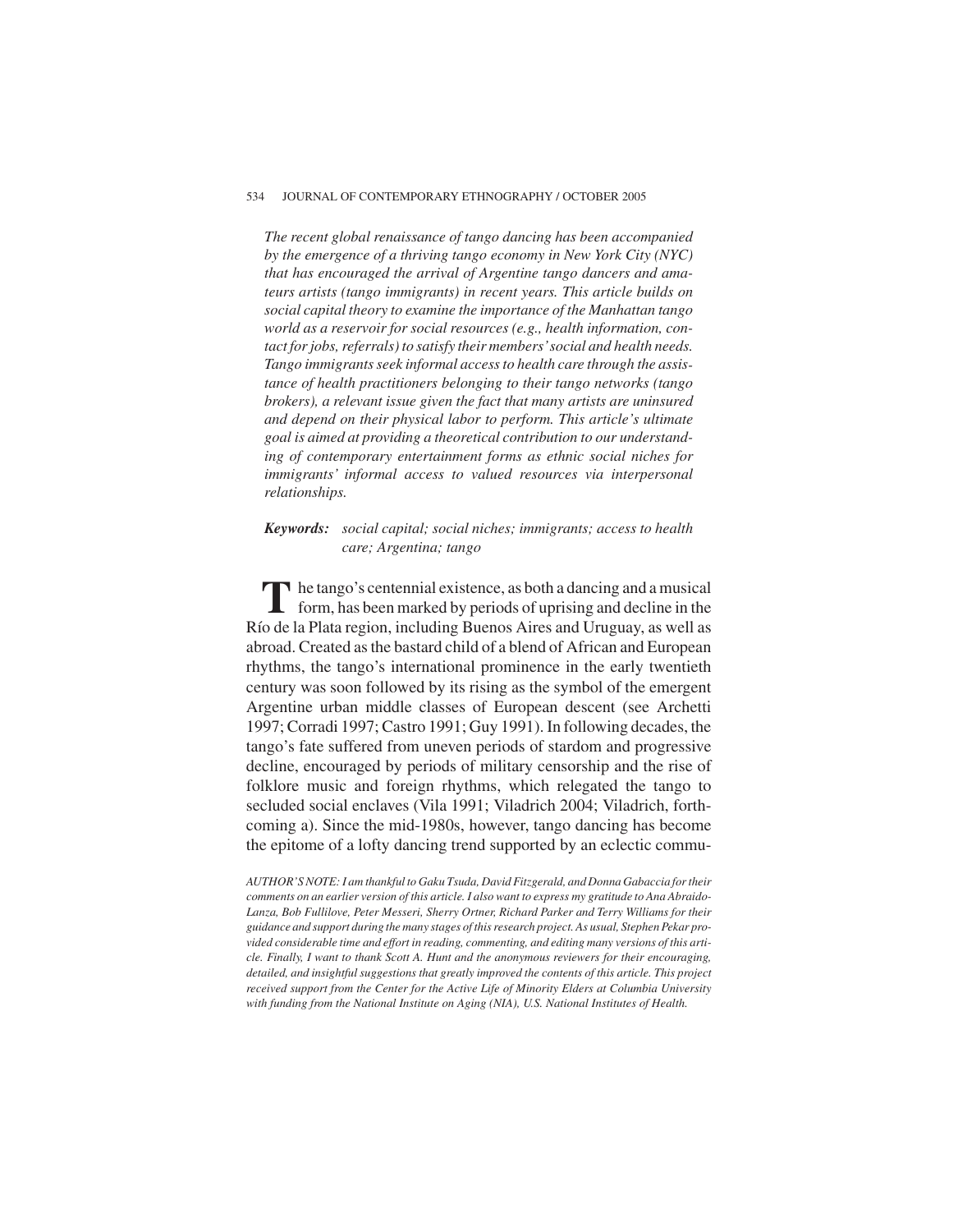nity of tango fans around the globe, which has led its grasp to geographical, commercial, and symbolic areas where it had never been seen before. Despite the fact that the tango has become a global artistic form that resists local adscription to a particular social group or geography, the promotion of Argentine tango has encouraged the demand for professional and amateur tango artists of Argentine origin. In addition, the tango renaissance has helped reactivate a thriving domestic tango industry in Argentina while encouraging the migratory paths abroad of both reputed and amateur Argentine tango artists.

In the midst of its global renaissance, the tango has become the object of growing interest by both the academic and the popular literature, spanning from its conceptualization as an exotic merchandise within the globalized economy of feelings (Savigliano 1995, 2003) to the analysis of its hybridization as an evolving artistic form (see Pelinski 2000; Steingress 2002). Scholars have also explored the tango's social history vis-à-vis the sociopolitical changes that have occurred in Argentina for the past one hundred years (see Viladrich 2003, 2004; Guy 1991; Vila 1991; Castro 1991). Rather than exploring the transnational character of the tango as an artistic form, which has been so well done by colleagues in the field, this article follows an alternative theoretical standpoint. Researchers interested in the novel formation of immigrant communities have somehow overlooked the importance of social entertainment forms as ethnic spaces for social reproduction. In particular, a paucity of research exists regarding the contributions of the tango, as well as other artistic forms, in the creation of social niches that allow the circulation of resources among its members. This article will address this issue by building on the theory of social capital (defined as access to resources via social relationships) to conceptualize the tango's social reproduction as a social field that provides access to precious social assets to its practitioners. It will be argued that the Manhattan tango world, instituted on tango *milongas* (dancing halls), constitutes a point of intersection of Argentines from different social origins who exchange favors and services on the basis of sharing a common tango passion.

The article begins with the presentation of social capital categories and is followed by a detailed description of my participatory role in Manhattan milongas, which allowed me to grasp the subtle nuances of tango immigrants' social exchanges. The article's narrative will continue by revealing the role of the Manhattan tango world as an ethnic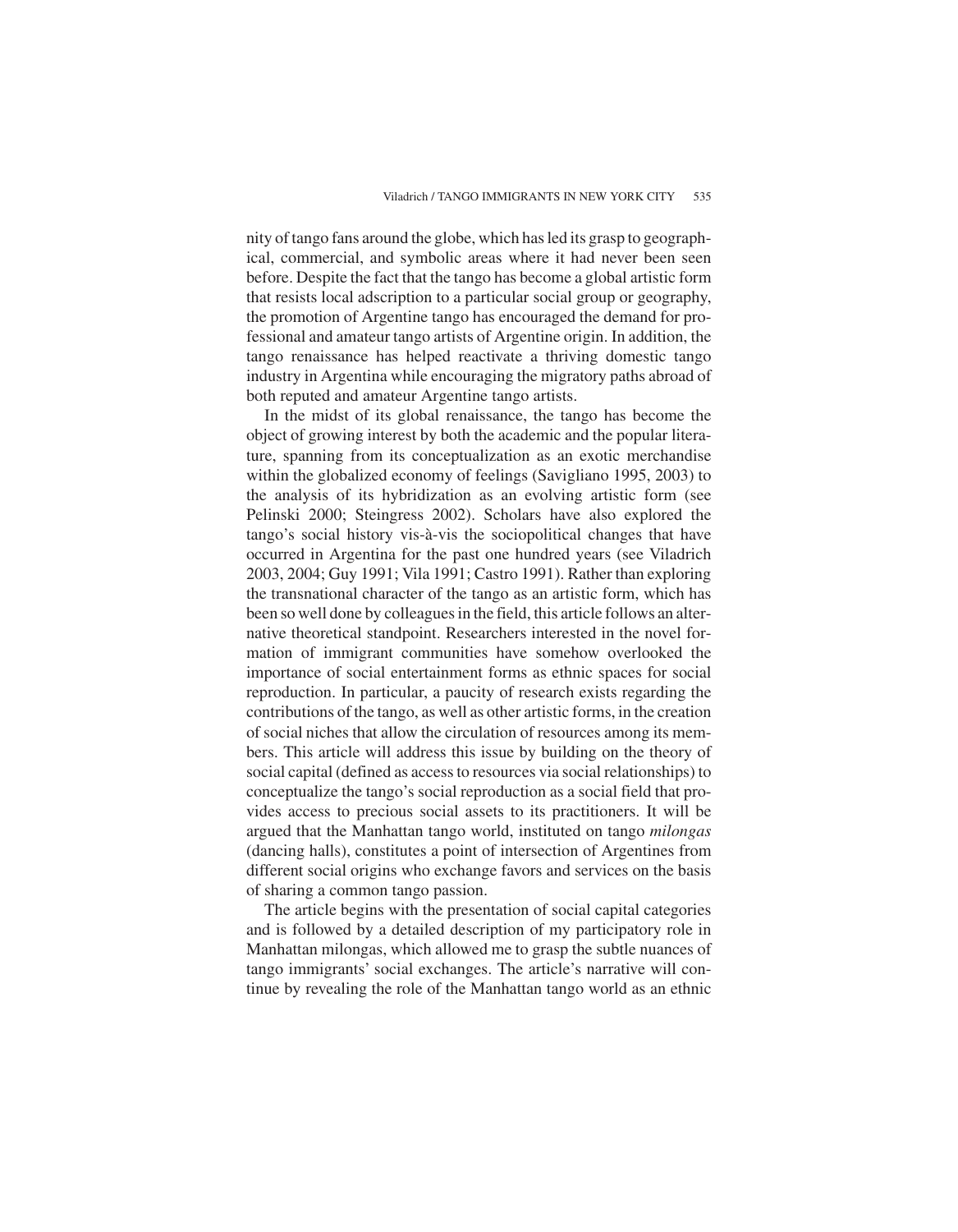hub and a social field of power that facilitates the exchange of social capital among its members in the form of contacts, jobs, and free access to health care. The latter topic will be further explored by describing tango immigrants'hardships and their access to informal assistance and health resources on the hands of their tango brokers, represented by doctors that provide health resources on the basis of belonging to the same ethnic field. Finally, the article will underscore the contributions of this ethnographic enterprise to our understanding of the importance, as well as the caveats, of social capital categories to our understanding of the role of artistic fields for immigrants'access to informal resources to address their unmet needs.

## **SOCIAL CAPITAL: ACCESS TO RESOURCES VIA SOCIAL RELATIONSHIPS**

The literature on social capital has been prolific in recent years, particularly regarding social inequalities on health (e.g., poverty and social exclusion) and the relationship between morbidity and mortality indicators and socioeconomic status (see Hawe and Shiell 2000; Kawachi et al. 1997; Rose 2000). Bourdieu (1985) emphasizes the notion of social capital as the access to scarce goods via social relationships embedded in specific fields of power, which complements other forms of capital such as economic or symbolic. Within this notion, social capital is unevenly distributed across social classes and can be converted into other types (e.g., economic, human, and symbolic). Contrary to other forms, social capital depends on social webs to be created, circulated, and accumulated (Portes 1998; Fernández Kelly 1995).

Nevertheless its heuristic power, some authors suggest caution with the enthusiastic use of social capital (Cattell 2001; Wall, Ferrazi, and Schryer 1998) because of its dissimilar definitions and operationalizations. Still, some value more its metaphoric power than its practical use (Hawe and Shiell 2000). Furthermore, social capital is often mingled with other forms, such as human or cultural, particularly because of the close relationship among all these types. For example, social capital influences the extent to which individuals expand (or diminish) their human capital (e.g., skills, education, job training; see Coleman 1988), while investments in human and cultural assets also provide opportunities to expand social capital, as in the case of credentials that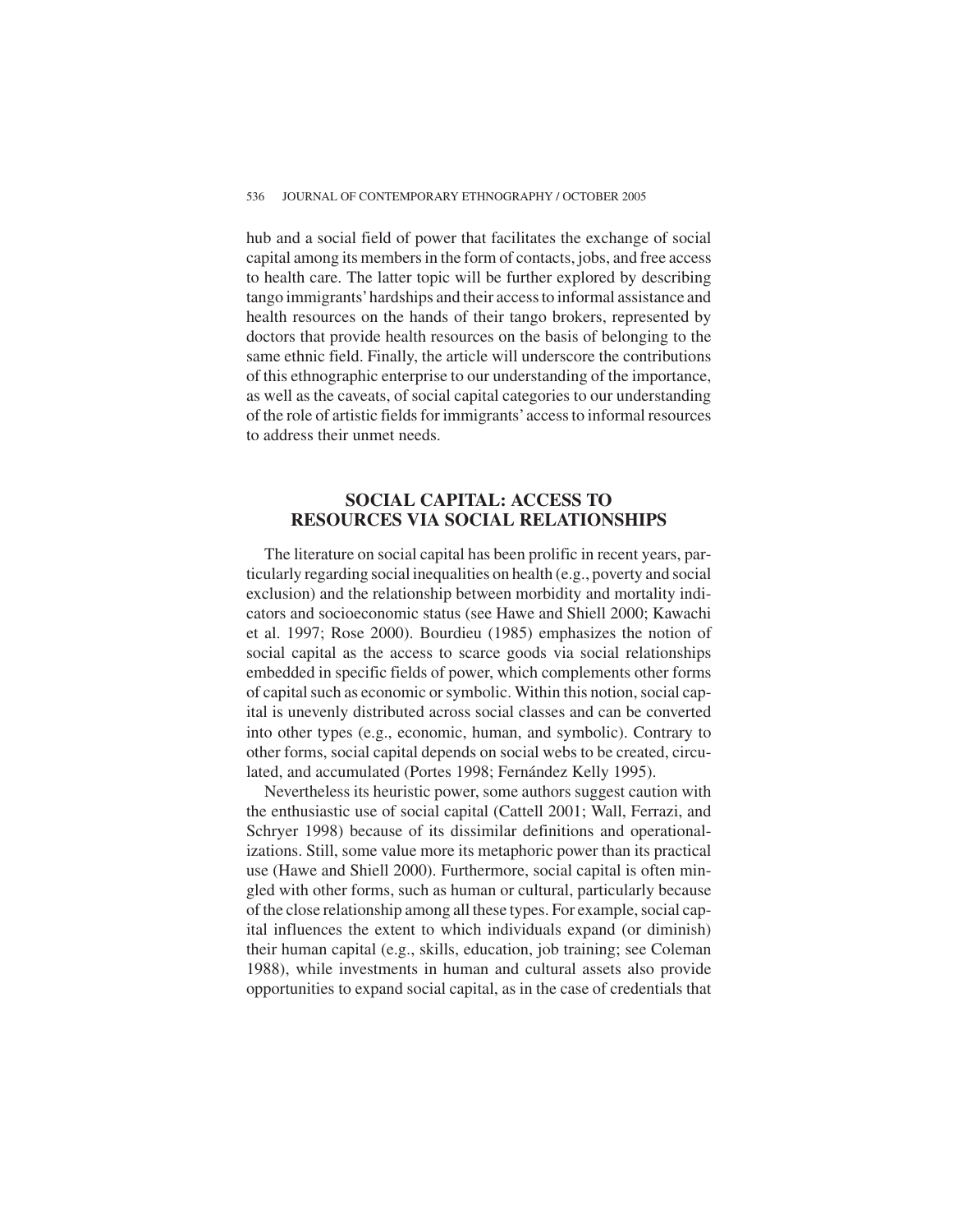entitle membership to exclusive professional clubs (see Bourdieu and Passeron 1979).

In spite of its different conceptualizations, social capital generally refers to the nontangible values exchanged through social relationships that require some kind of reciprocity and trust. As Portes (1998) argues, there is an increasing agreement on the notion of social capital as the ability to obtain valuable resources on the basis of belonging to particular social networks. Contrary to the positive effects commonly associated with the accumulation of social capital, this author also points out some of its negative consequences, such as the exclusion of outsiders and the excessive control and social pressure exerted on networks' members.

In addition, social capital's indicators stem from an array of concepts and vocabulary, including those from the social network and social support literature. Nevertheless, while studies on social networks tend to focus on the quantitative structure of social relationships and those on social support on the qualitative impact of social webs, the notion of social capital emphasizes the access and availability of resources (material and symbolic) by way of social relationships. Furthermore, social capital is invested neither in the individuals themselves nor in the goods provided and received, but in people's social relationships. As other authors have noted (Berkman et al. 2000), although social networks are the source of social capital, the effect of their use is a specific gain (e.g., material or symbolic power).

With regard to social capital's reach and impact, it is not only important to estimate the number of relationships (and their frequency) but also the specific *kind* of social ties able to provide essential resources in time of need. As Fernández Kelly (1995) observes, social networks are not just characterized by the quantity or type of contacts or their strength but by the resources they entitle to their members. Granovetter's (1974) notion of "the strength of weak ties," which emphasizes the importance of indirect relationships in the access to status and power, suggests that strong ties and homogeneous networks are not necessarily considered more convenient for the circulation of social capital than weak and loose webs. The latter may allow access to a wider and richer array of resources via a greater number of contacts. For example, individuals with strong social network resources living in impoverished neighborhoods tend to have less social capital than those with weaker social networks residing in better areas (Cattell 2001;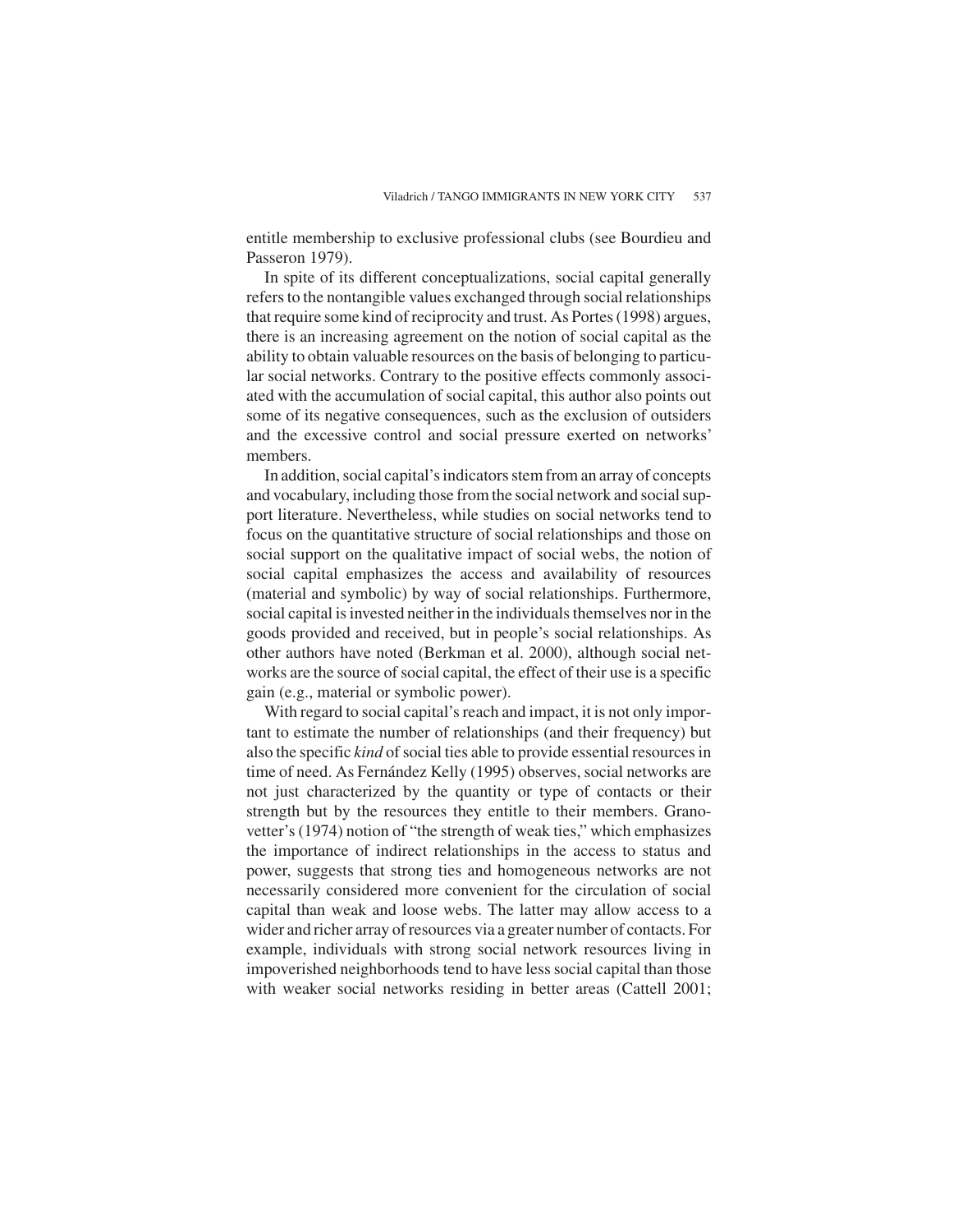Fernández Kelly 1994). In addition, while social capital is produced and distributed through social relationships, the number or density of relationships does not guarantee, per se, capital accumulation.

For the purpose of this article, *social capital* will be defined as relationships of reciprocity in the provision and reception of social resources (e.g., health advice, referrals, and prescriptions drugs) among immigrants sharing the tango floor. In the following pages, this essay will examine some relevant categories of social capital that will contribute to our understanding of the tango world as a social field, including their members' reliance on *trust* as the basic currency for their interpersonal exchanges, the preeminence of rules of inclusion and exclusion, and bounded solidarity, defined as expectations of interpersonal assistance among those belonging to the same community of interest. *Multiplexiality* is probably one of the most relevant concepts related to the accumulation and circulation of social capital, as it suggests its uneven appropriation within and across social webs joined by members belonging to different social strata. As Fernández Kelly (1995, 220) observes, multiplexity refers to the degree to which networks "may be composed of persons with differing social status linked in a variety of ways, who play multiple roles in several fields of activity." Multiplexity expands the possibilities for the circulation of valuable resources (such as housing, jobs, and skills) among those belonging to the same social networks.

In this article, I will argue that Manhattan tango halls constitute a unique multiplexial social field as they gather individuals belonging to different social and cultural worlds on the basis of dancing and listening to tango. This article will also examine the disadvantages of obtaining resources via social webs such as unspecified obligations among parties, which may lead to misunderstandings and disappointments, uncertain time horizons in reciprocity terms, and the potential violation of exchange norms (Portes 1998; Bourdieu 1985).

## **ENTERING THE TANGO WORLD**

As an Argentine immigrant myself, my incursions into the tango field began a few years ago when as a newcomer in New York City (NYC), I felt compelled to find traces of my own Argentine identity within the façade of an idiosyncratic Argentine milieu. At the time, I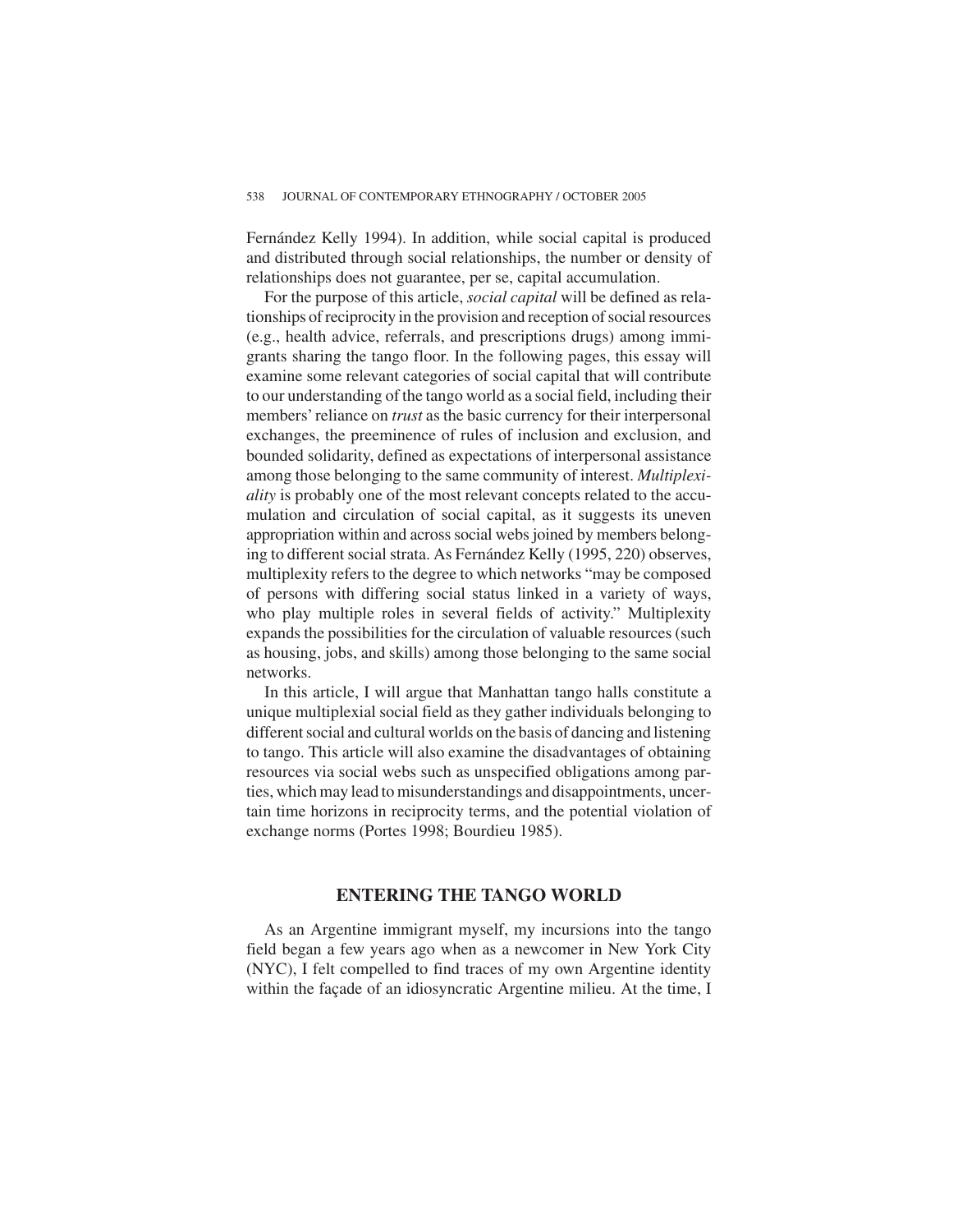had occasionally attended tango events for the purpose of chatting with friends, while listening to the same old tango tunes that my relatives used to hum and sing when I was growing up in Buenos Aires. With the guidance of Argentine comrades, I discovered early on the nomadic milongas that began mushrooming in the mid-1990s, along with the underground social world that was attracting both Argentine and international regulars alike. Although in the following years I continued being in touch with some of the tango acquaintances I had met during those early outings, I neither joined the troupe of tango practitioners nor included tango lessons as part of my cosmopolitan social routine (Viladrich, forthcoming b, forthcoming c).

The tango world was again brought up to my attention some years later when as a PhD candidate at Columbia University, I began conducting research on Argentine immigrants'social networks and was attempting to understand the importance of entertainment forms as social reservoirs for social webs to be activated and reproduced. At that time, tango dancing in Manhattan had already become a unique entertainment field attracting an eclectic cluster of Argentine artists and entrepreneurs, along with a multinational crowd. This also took place at a time when ballroom dancing (e.g., salsa, swing, rumba) was becoming popular not only on the East Coast but also on the West Coast (Finnegan 1992), following a renewed global interest in eclectic ethnic trends and world music. The latter led a growing number of aficionados into taking dancing lessons in Latin American and Caribbean tunes, attracted by their exotic hints, the physicality of coupling dancing, and its dramatic composition (Dunning 1997; Hood 1994).

By the turn of the twenty-first century, the former timid presence of tango in NYC dancing academies had been replaced by burgeoning tango venues where teaching and dancing tango (and tango only) had become a cornerstone of the Manhattan entertainment world. Suddenly, the tango world revealed itself as the visible façade of the Argentine minority that until recently had remained as a hidden immigrant group in NYC. On this realization, I decided to focus on the tango world as a specific case study where Argentines, along with an international crowd of *milongueros* (tango dancers), congregate to dance and exchange valuable resources, from visa information to free prescription of drugs.

For two years (1999–2001), I conducted formal fieldwork for this study, which in practice continued after the data collection was com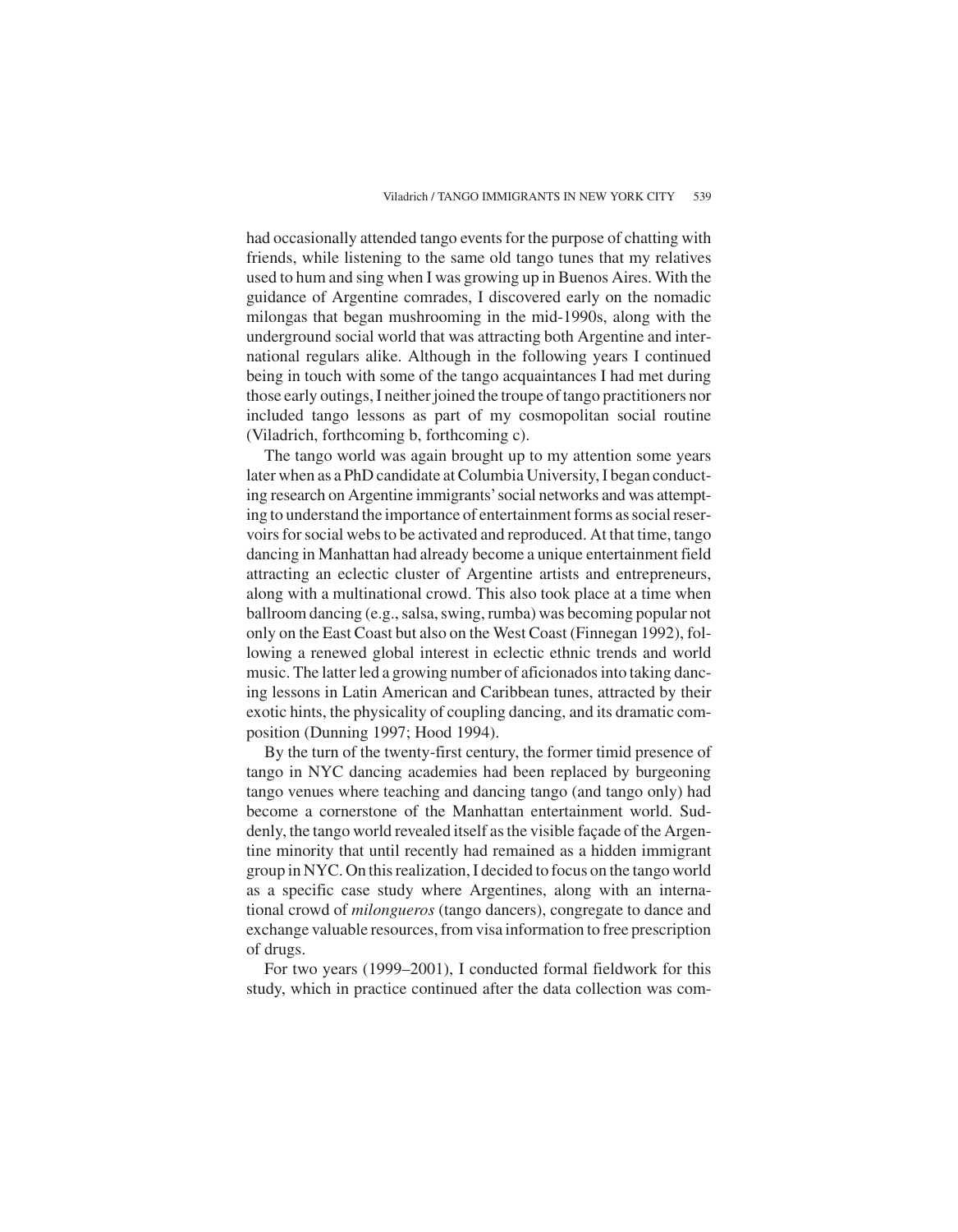pleted. The ethnographic methods implemented mostly relied on participant observation and informal interviews held with tango artists and patrons. In addition, I conducted fifteen interviews with Argentine tango artists and entrepreneurs, following a semistructured guideline that addressed their sociodemographic characteristics and migratory story, their health status, and the resources (both informal and formal) through which they attempted to solve their health problems in NYC. I also inquired about their perceived obstacles in obtaining affordable care in the United States and the strategies they implemented to overcome them. Systematic field notes were written throughout the research process. During fieldwork, I also jotted down quotes and accounts of conversations with immigrants in the field (field cases) whose remarks were illuminating on some of the main aspects described in this article. Although the project included tango venues in other NYC boroughs, I mostly focused on Manhattan milongas, given their relevance as unique social resorts for Argentine immigrants as well as an international audience of practitioners.

For months, I followed my tango informants through their social and artistic troupes, often waiting for them at dancing academies and milongas doorsteps during cold winter evenings. I visited nightclubs and restaurants where my tango comrades worked (as hostesses, waiters and occasionally as dancers or singers), and I listened to their life stories over *mate* (an herbal drink) and Argentine pastries at the coffee shops of Little Argentina in Queens. I also chaperoned them to different institutions and job venues, which provided me with an acute sense of the resources they had (and did not have), along with witnessing the display of their diverse social personas.

As a female Argentine immigrant myself, most of my interviewees felt that "I was one of them" even though I am not a tango artist and do not publicly practice tango. In fact, my nondancing participatory role ended up becoming the most conspicuous unanticipated decision I made during fieldwork, as it provided me with a unique opportunity to talk with all sorts of tango artists and enthusiasts who would join me at the side of the dancing floor in between tango tunes to rest, drink, and eat (Viladrich, forthcoming c). In between sets, tango musicians, dancers, and their friends would gather around a table to chat, sharing stories and complaints. During my incursions to milongas salons, it was common to witness milongueros' exchange information and resources regarding housing facilities, visa applications, and cheap access to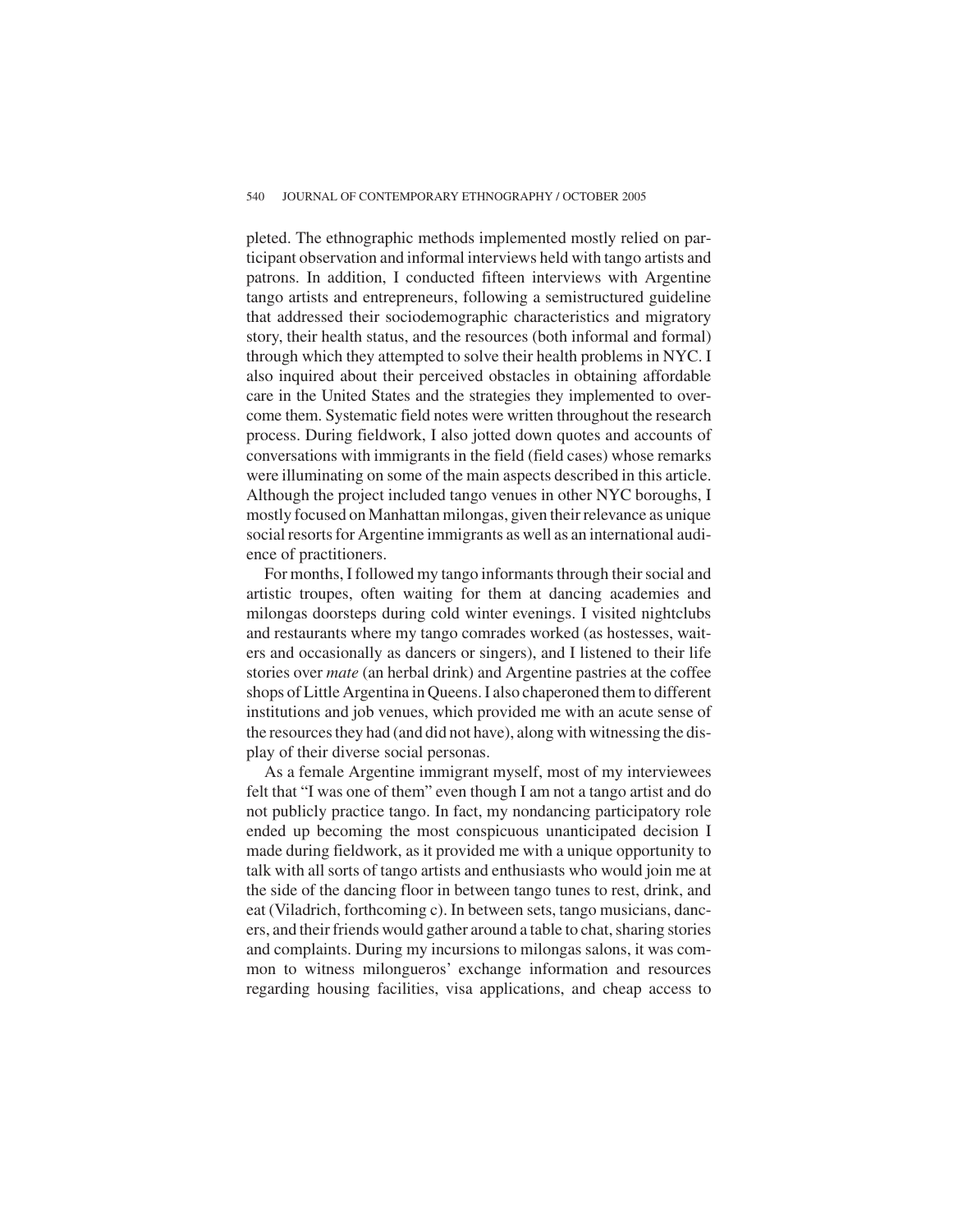health care. As many of us would see each other on a regular basis, our encounters on the tango floor would seem like an expected rendezvous that lengthened the thematic thread of previous exchanges. Much of my understanding of the informal transactions taking place at the milongas arose from my participation in these informal gatherings that often preceded and followed my formal interviews with tango immigrants. On those occasions, my informants would spontaneously engage in discussing their everyday tribulations and other issues on which I would eventually provide my expertise. Sharing information often involved seeking help for physical complaints such as sore muscles, a common issue given tango immigrants' reliance on their physical strength to both teach and perform.<sup>1</sup>

As I was studying social capital, I did not immediately realize that my encounters in the field would be tainted with the same limitations that characterize social capital exchanges (Viladrich, forthcoming b). Social reciprocity in the tango field, although not limited to those sharing the same nationality, translates into subtle rights and obligations in which the terms of the transactions are not always clearly delimited, and my case was no exception. As I did not pay my interviewees for their participation in this study, we typically subscribed to informal agreements of reciprocity. As part of a discreet code of interpersonal trade, most of my tango friends would generously share their stories with me in exchange for my services as translator, shopping guide, and unconditional listener to their everyday tribulations. Our regular conversations included accounts of their disenchantments with compatriots who had unreliably promised some help to solve a myriad of problems, from filling forms for health insurance applications to getting new visas after their previous ones had expired. Although for the most part, I was able to satisfy my informants' open (and often understated) requests for assistance in exchange for their volunteering information, I also experienced a few frustrated social encounters tainted by our often blurred and unspoken contractual terms.

## **THE MANHATTAN TANGO WORLD: A SOCIAL NICHE FOR ARGENTINE ARTISTS**

Argentines dance with a natural passion, while Americans dance with a borrowed one. (American tango fan)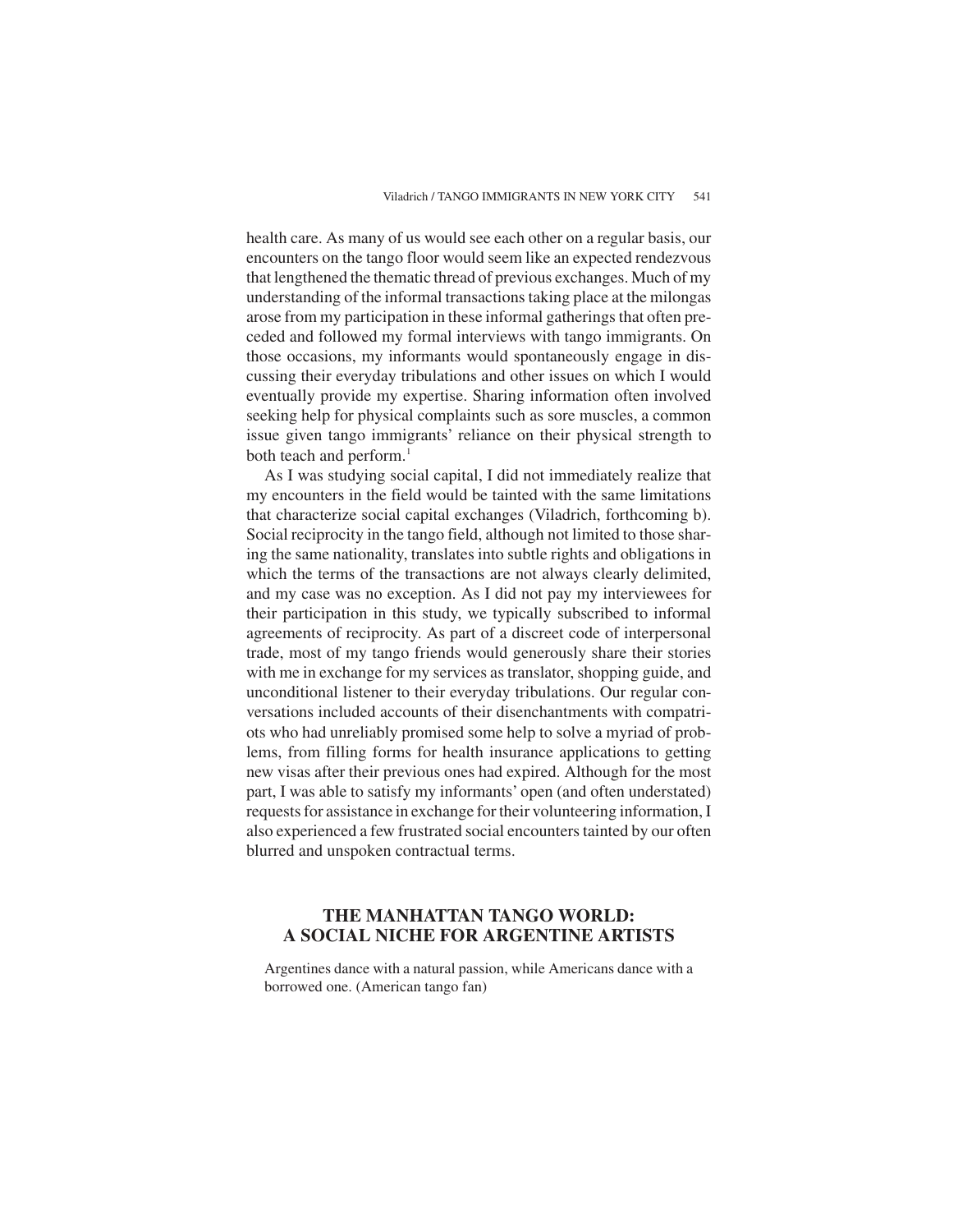#### 542 JOURNAL OF CONTEMPORARY ETHNOGRAPHY / OCTOBER 2005

For the purpose of this article, the most significant aspect characterizing the NYC's tango world relates to the emergence of a Manhattan tango niche fed by an international community of well-off customers, tango amateurs, and struggling artists from different nationalities. In only a few years, Manhattan milongas and other tango settings have become glamorous events readily available to an international clientele with enough economic capital, time to spare, and loneliness to share. Manhattan tango venues are unique multiplexial social fields (rich in social capital) that attract a variety of customers from diverse social origins and professions. They provide a wide range of tango products: ballroom lessons catering to the international middle and upper-middle class, milongas with restaurant and bar services, seminars and workshops to explore diverse sexual possibilities, and tango lessons for the gay community. In Manhattan alone, on any day of the week, there are at least three tango milongas to choose from. During the spring and the summer, tango is also being danced outdoors in Central Park, the Sea Port, and at the Lincoln Center under the sponsorship of the Lincoln Center Outdoor Festival, which usually includes two outdoor tango nights.

Manhattan milongas typically follow a complex routine that usually begins with a class (for apprentices and those who want to enhance their skills for a moderate fee), followed by ballroom dancing that usually extends until late hours at night. For a given fee (usually between ten and fifteen dollars) some milongas offer some food and soft drinks, while others have a full bar and restaurant available on the premises. Dancing sets are organized according to different pieces interpreted by either an ensemble of tango musicians or recorded tunes from old-time Argentine tango orchestras. On regular intervals, dancers usually stop to switch partners, rest, converse, and eat or drink, particularly in between musical sets.

In spite of the participation of amateurs from all nationalities in the tango's social reproduction, the predominance of the Argentine style in the ballroom floor (with all its variances) has contributed to placing Argentine artists in the spotlight. Internationally, the promotion and practice of "Argentine tango" has captured a loyal audience of customers and fans who, particularly in NYC, are eager to learn from those who embody the know-how of the tango's technical and emotional reservoir. Therefore, tango performance has become a vehicle for Argentines to become ambassadors of the genre and a passport to leave their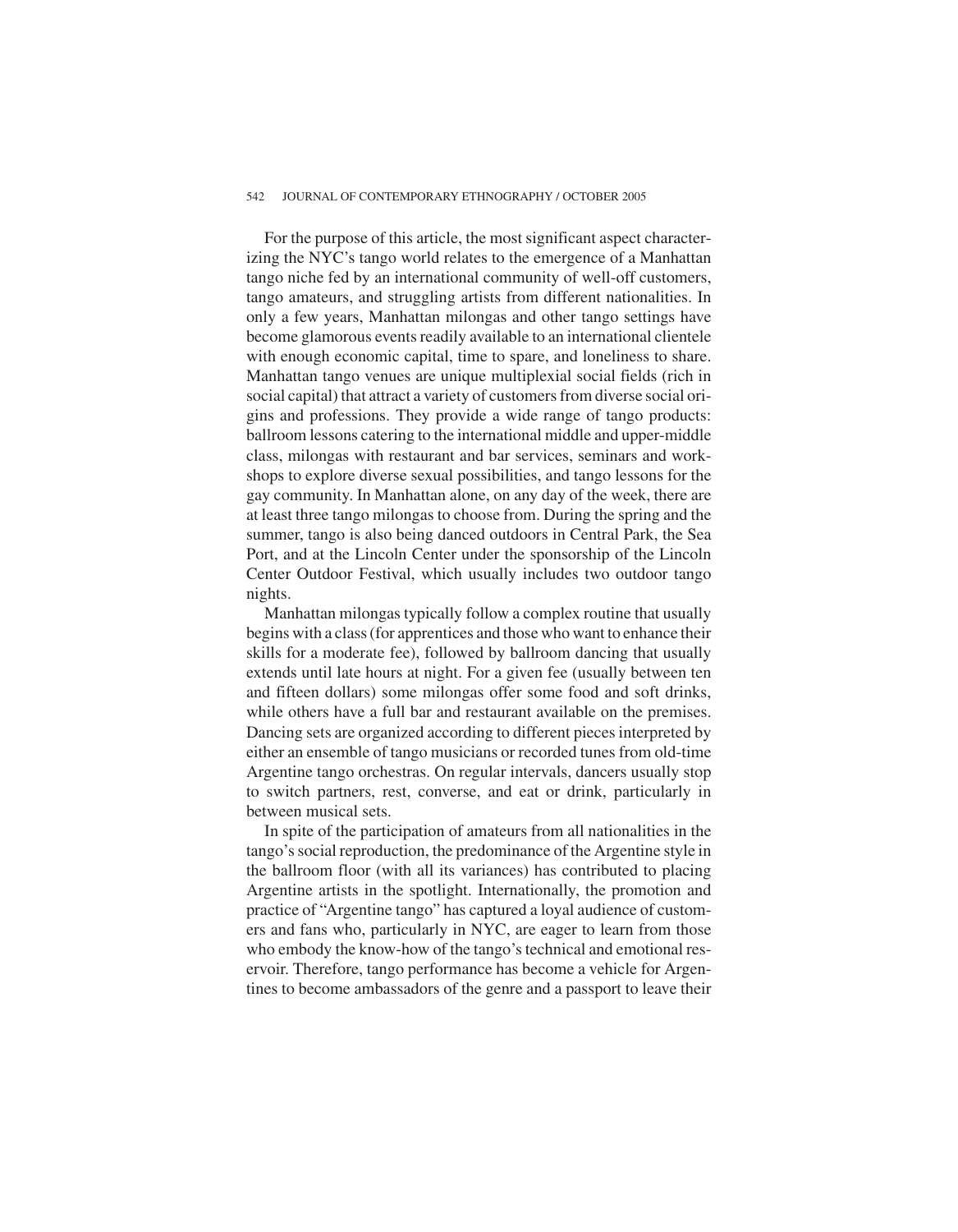country in search for better opportunities abroad. As a result, growing numbers of Argentine artists have arrived in NYC in recent years eager to satisfy the demand arising from the offerings of new tango products, including the opening of new milongas and the presence of new and recycled tango shows. According to Windhausen (2001), the search for tango professors in the early 1990s stimulated the "importation" of both tango instructors and dancers from Argentina. Many Argentines, descendants of those European immigrants who held tango as their personal rubric a century ago, are currently the ones in charge of bringing it abroad.

As with other immigrant groups (see Waldinger 1999, 2001) network recruitment has become the main strategy to bring compatriots into the tango field, which has reassured the Argentine presence in both the local and the international market. Argentine tango artists, both in New York and other global cities, have taken advantage of the international demand for the tango's sublimated passion that implies the circulation of emotional capital (see Savigliano 1995) by stressing their reputation as the *authentic* interpreters of the genre and the *legitimate holders* of the tango spirit. Therefore, being Argentine and being able to teach/dance tango has become a precious combination, a social warranty to reassure that passionate tango will emanate from its original reservoirs. In the words of one tango artist,

Being Argentine and teaching tango is a plus; we are expected to know about it, and it gives us an advantage over other tango teachers since tango is our national product.

Although from a technical point of view, it would be difficult to distinguish among tango instructors and dancers from different nationalities, Argentine tango dancers rely on the status ascribed to their national origin, as well as to their extensive experience in tango practice, to consider themselves as the natural translators of the tango's emotional philosophy over their non-Argentine competitors. For many, the tango can be taught, interpreted, and danced by an international crowd around the world, but it is mostly through its Argentine carriers that it develops its "true character." Milongas run by Argentines not only draw the presence of the Argentine community at large but also sponsor the itinerant visits of reputed Argentine artists who come to NYC on regular basis to perform and teach tango workshops. In NYC, not all milongas are run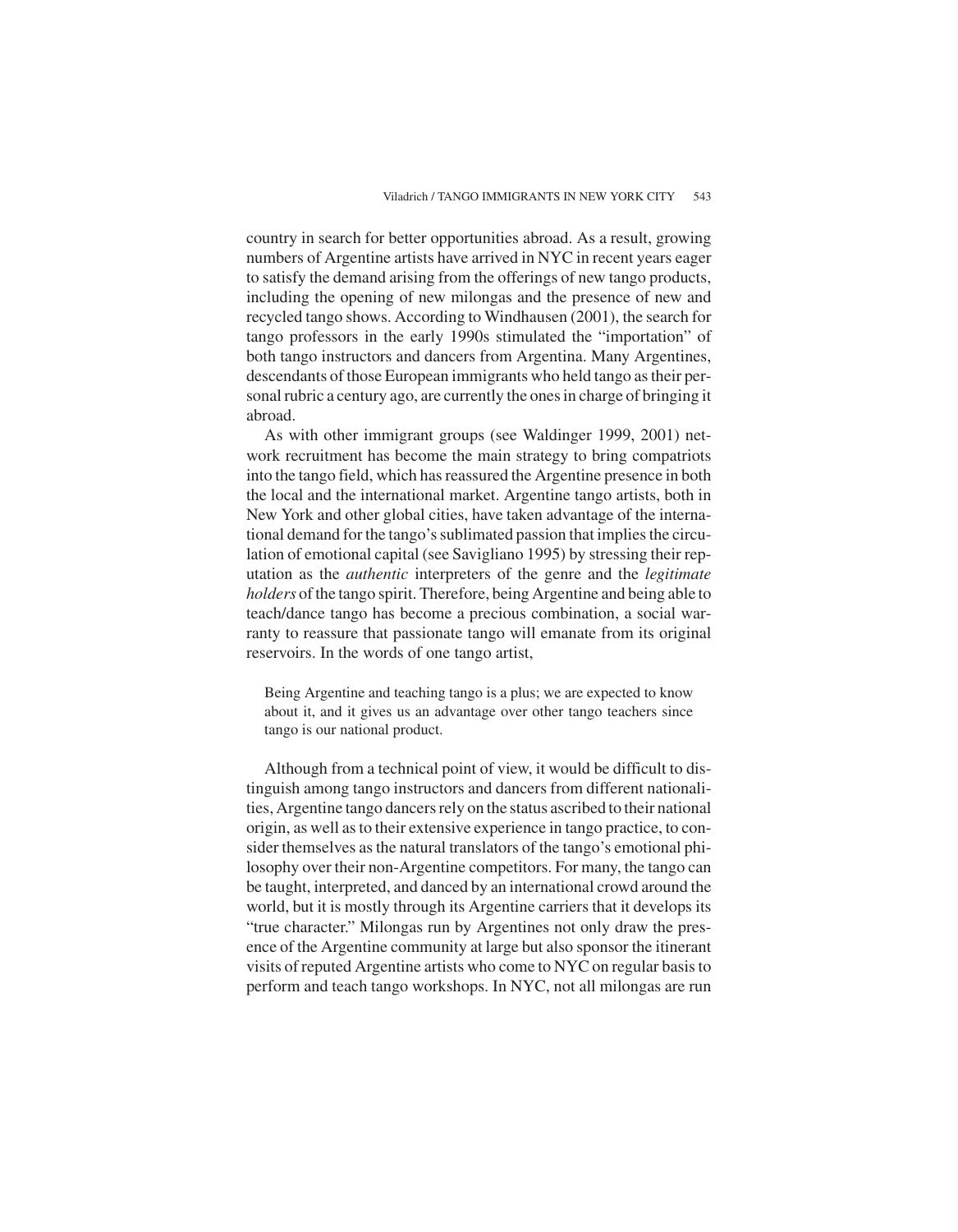by Argentines, but those hosted by them hold a touch of legitimacy as unique social resorts where dancing and listening to tango tunes goes along with socializing, drinking, and eating, as will be discussed next.

## **UNCOVERING THE SOCIAL WORLD OF MANHATTAN MILONGAS**

Although the main stated purpose of tango practitioners and artists is to practice complicated steps with others, there is much more at stake among those who regularly meet at the Manhattan milongas. Participant observation allowed me to grasp the relevance of the tango field as a community of interest among worldwide tango artists and patrons, supported by relational dynamics often marked by spontaneous social negotiations instituted by subtle power hierarchies. Following Bourdieu's conceptualization (Bourdieu 1984; Bourdieu and Passeron 1979), tango milongas can be considered as unique social fields in which relationships of power are dynamic and relational and supported by actors' shared rules of the game.

As stated earlier, multiplexial social networks are characterized by their members'diversity in terms of social statuses, skills (human capital), and fields of activity. Although Manhattan milongas mostly recruit a middle-class clientele (e.g., professionals, entrepreneurs, and business people), they also welcome a heterogeneous crowd of Argentines from diverse social origins, including impoverished tango newcomers and representatives of the old tango guard. In spite of the fact that Manhattan milongas are for-profit enterprises, they constitute splendid social venues for Argentines to interact and exchange favors and services.

Paradoxically, accumulation of social capital among tango practitioners also requires other sources of capital (Bourdieu 1985; Hawe and Shiell 2000), particularly as its investment is money-spending, energycosting, and time-consuming endeavor. For example, in order to diversify their pool of potential students, as well as to be in tune with the latest dancing venues, tango immigrants must spend more resources (e.g., expensive dresses, commuting time, money to pay for transportation and meals) than they would if remaining isolated and indoors or as members of narrower social niches. For reputed and aspiring tango artists (even if dancing part-time), attending different milongas on regular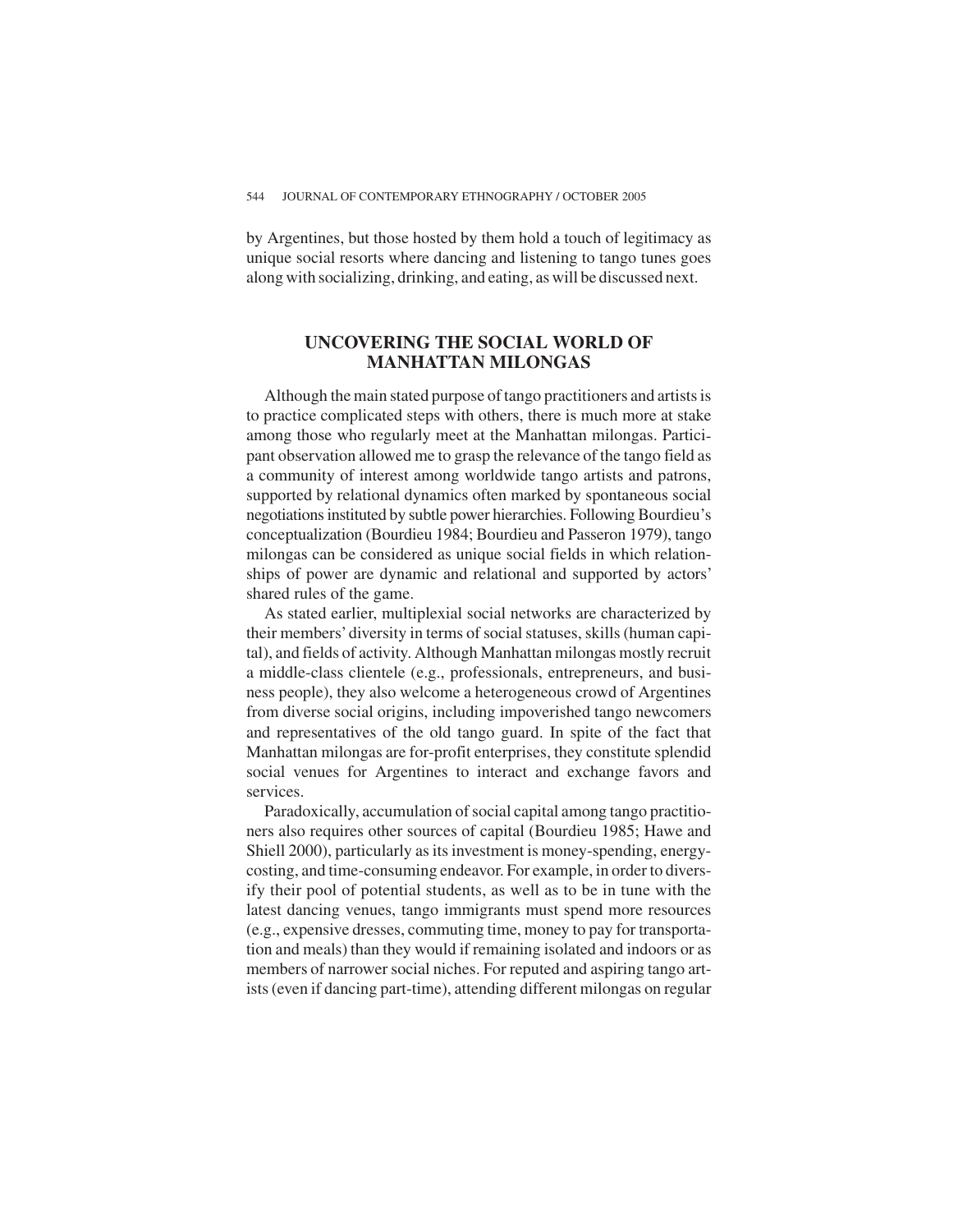basis is a condition *sin equanon* and an investment that must be taken seriously to make their careers flourish. As noted earlier, capital accumulation relies on the importance of relying on social connections to achieve goals and resources (see Lin 2001; Willer 1999). The urge for tango immigrants to be "on the spot" also relates to social capital's *reverse depreciation* through which the more it is used, the larger it becomes. In the words of an informant: "you have to be seen, you have to get there and practice with your students, talk to your peers and show that you are serious about it, even if you are exhausted by the end of the day."

Indeed, the time and energy spent at the milonga also means social investment (in the form of contacts, relationships, and referrals) that can potentially turn into meaningful leads during the daytime. By sharing the tango floor, tango immigrants get embedded in subtle power games in which they try to impress each other and gain access to scarce resources, such as invitations to participate in upscale dancing shows and contacts to get entry into prestigious dancing auditions. Dancing couples will display their skills in front of others not just to enhance their reputation but also to woo potential students, and tango amateurs will attempt to enchant respected tango artists, secretly hoping to become tango performers themselves. In almost all cases, tango habitués interact with each other over and over by attending different tango venues every week, even before or after the milongas have closed their doors. Tango immigrants and their customers get involved in more than one "game" at the same time (in Bourdieu's [1984] terms), as they perform as professors-students during tango classes, as partners during the tango practice, and even as friends who may go out for a bite late at night once dancing is over.

Within its diversity, the tango field operates within a particular hierarchy of professional authority and prestige that does not necessarily follow mainstream status markers. Those who are more experienced and have built their careers as well-known milongueros may not be the most successful in mainstream society, and vice versa. As a chain of alternate hierarchies, the superiority of the expert dancer and musician on the tango floor becomes the ground for leveraged power with those belonging to higher status positions in the outer world. The same welloff tango devotee, who will celebrate the opportunity to dance and take lessons from one of the many expert female dancers in an evening milonga, will be the one who will hire her as a part-time secretary or as a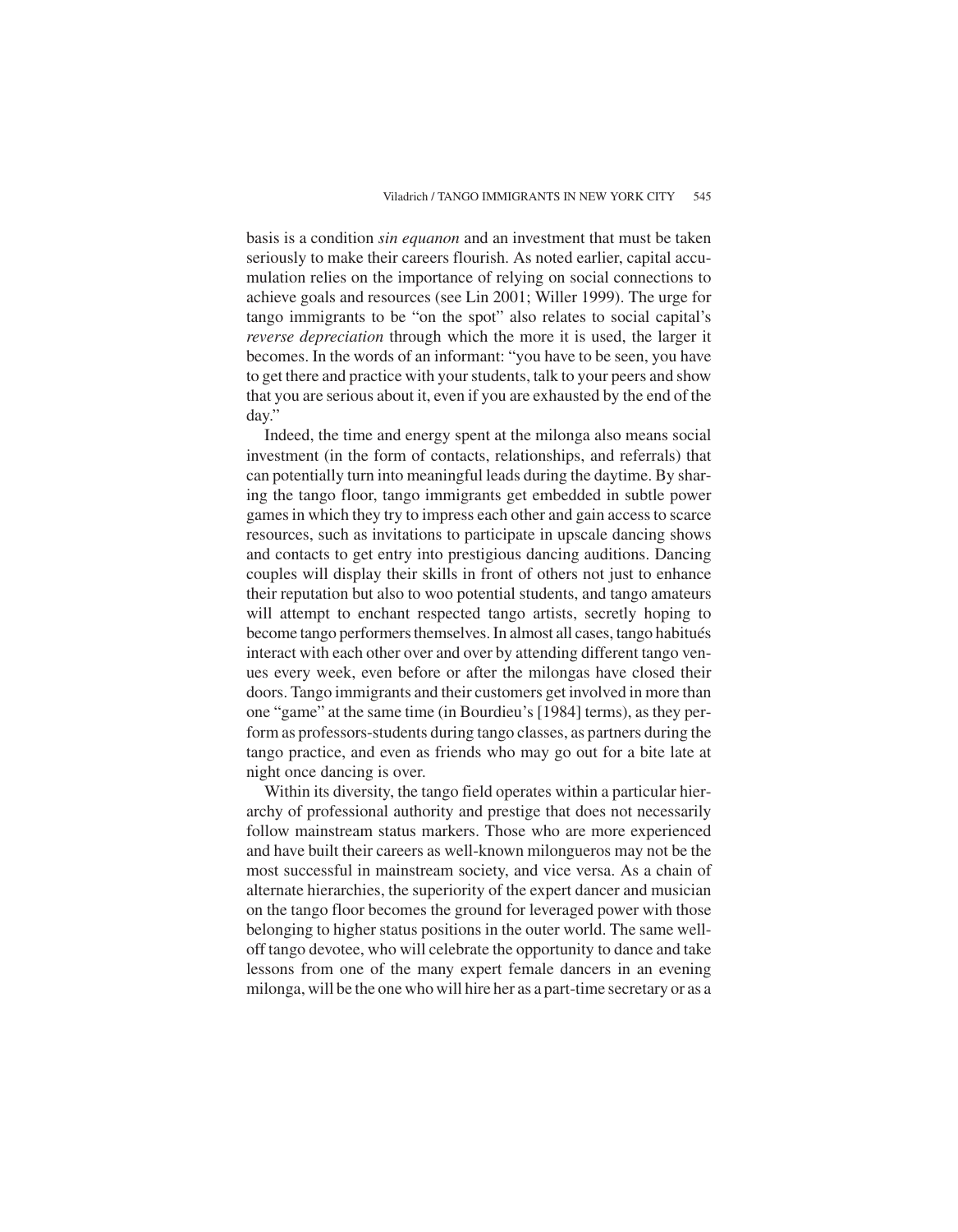waitress during the daytime. And vice versa, the young Argentine male tango practitioner who arrives late in the milonga, just after having finished his chores as a busboy at a nearby restaurant, will benefit from the contacts, treats, and generous friendship offered by the affluent professional women to whom he has become a steady tango companion.

As informed by social exchange theorists (see Zafirovski 2001), the interpersonal transactions taking place in the tango world provide revenues to those located at strategic sites, closer to those well connected with both the job and the artistic market. Above all, if milongas welcome a variety of tango immigrants, adherents, and entrepreneurs, then those who get closer to the decision-making nodes benefit from their tango connections the most. In sum, what happens at the dancing floor is transferred to the wider world, particularly among those for whom the tango field constitutes a nurturing social hub that provides specific responses to their everyday needs.

Even when the trade of resources would not appear to be based on reciprocal obligations, some kind of return will be expected in the medium and long run. Quite often, I heard my informants say "te hago la gauchada," which literally means "I'll be a good gaucho," a slang phrase that refers to helping others without expecting specific goods in exchange. Nevertheless, intangible returns in the form of moral obligation and personal gratitude will be expected, or will be sanctioned with open or subtle criticism otherwise. As Portes notes (1998), what characterizes the provision and reception of social capital is that reciprocity terms are neither univocal nor scheduled in advance. Although in some cases, it may seem that no payment is involved, exchanges may be delayed in time and specification of mutual benefits may not be explicit, aspects that will be explored next.

## **SOCIAL RECIPROCITY AND TANGO BROKERS**

You can find all the resources you need in the tango world. (Cristal, thirty-year-old tango dancer)

In spite of the glamour that characterizes the internationalization of tango dancing, the lives of most tango artists are not as flamboyant as their external personas might suggest. Quite often, the tango's apparent lavishness has led observers to overlook the hardships experienced by many artists, who become prey of the job market's uncertainties. Sev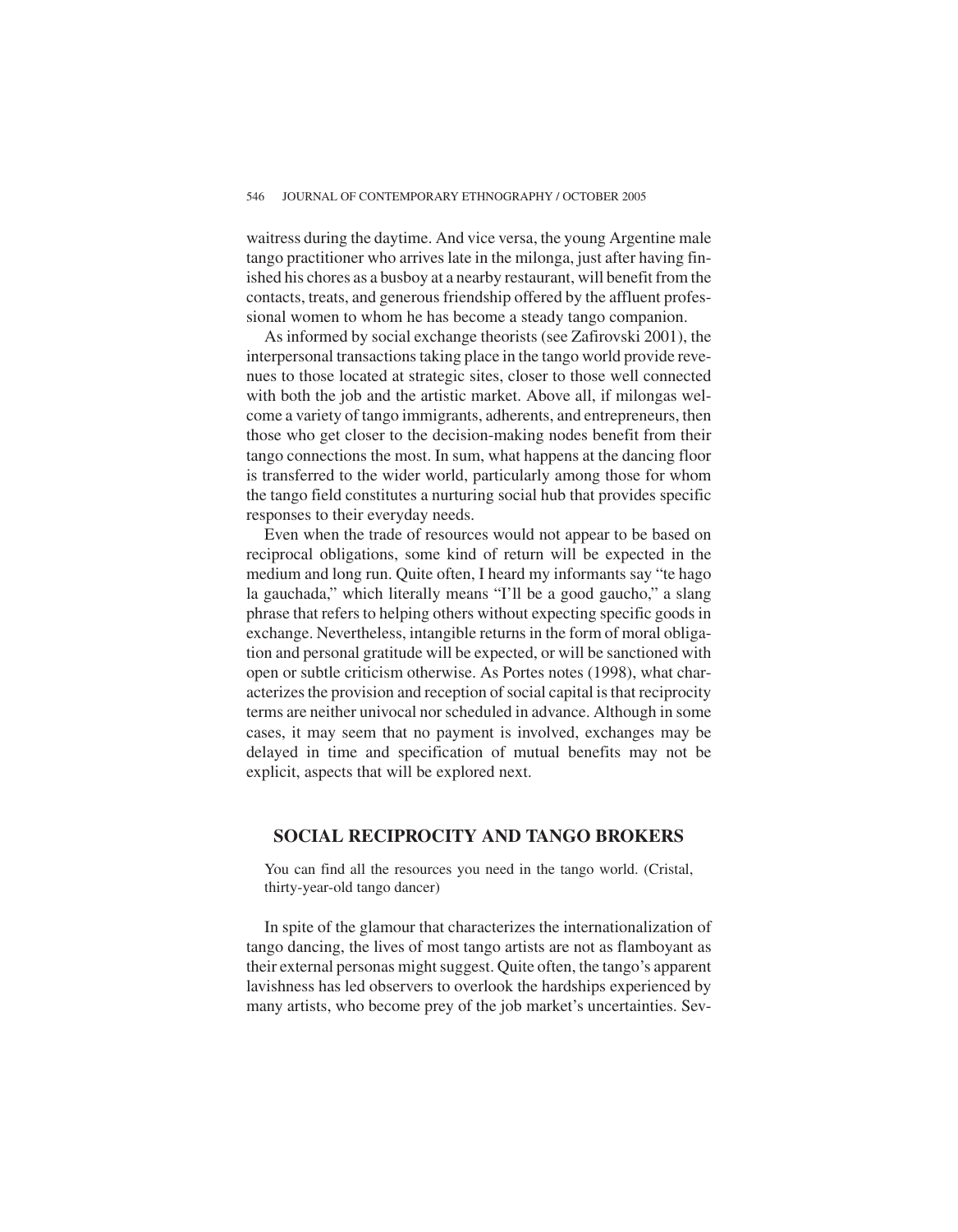eral of the tango artists I met in the field were forced to perform a dual life by combining their roles as "glamorous artists" with low-skilled occupations to make ends meet (see Viladrich 2005).

Indeed, many tango immigrants endure everyday lives that are far from the fairy tales imagined by many of their compatriots back home. To a certain extent, tango artists have problems similar to the ones experienced by other immigrants, including holding undocumented statuses and facing obstacles to obtaining affordable health care. In some cases, they are forced to work as part-time contractors or as freelancers by being "on call" at different tango venues that may need them on lastminute notice. Tango artists are especially vulnerable to the high costs of living in NYC, expenses that are much more predictable than their changing, and often erratic, job opportunities. Surely, the expensive prices of basic goods (such as food, transportation, and housing) are problems affecting tango immigrants the most, as they must invest considerable time and money in the production of their tango personas.<sup>2</sup> Many of the tango artists I met during fieldwork were forced to perform a dual life by combining their roles as "alluring artists" with low-skilled occupations (Viladrich 2005). In the young female dancer Carmin's words,

People in Argentina think that this is a glamorous life and that it is easy to make money here, but they don't realize how tough it is. New York is a very competitive place, which in part is good because it forces you to continue learning, but it is also difficult and expensive to live here. There are so many out there trying to make it in the city.

Most tango immigrants do not count on health insurance in the United States, despite having to rely on their physical ability to make ends meet. Curiously, health issues among artists in general, and among tango artists in particular, have been mostly unstudied, although performers (musicians and dancers) depend on their bodies to excel on their artistic skills, which also demand continuous investments (e.g., time, practice, rehearsals, and rest), to keep their careers ongoing. Physical injuries on arms and legs were among the most frequent problems reported by the participants in this study, problems that if not properly attended to could impair their ability to teach, play, sing, and dance. Unquestionably, good physical health is a prerequisite in a tight job market where professors and artists compete for students and sponsors. Roman (a tango newcomer in his sixties who plays the *ban-*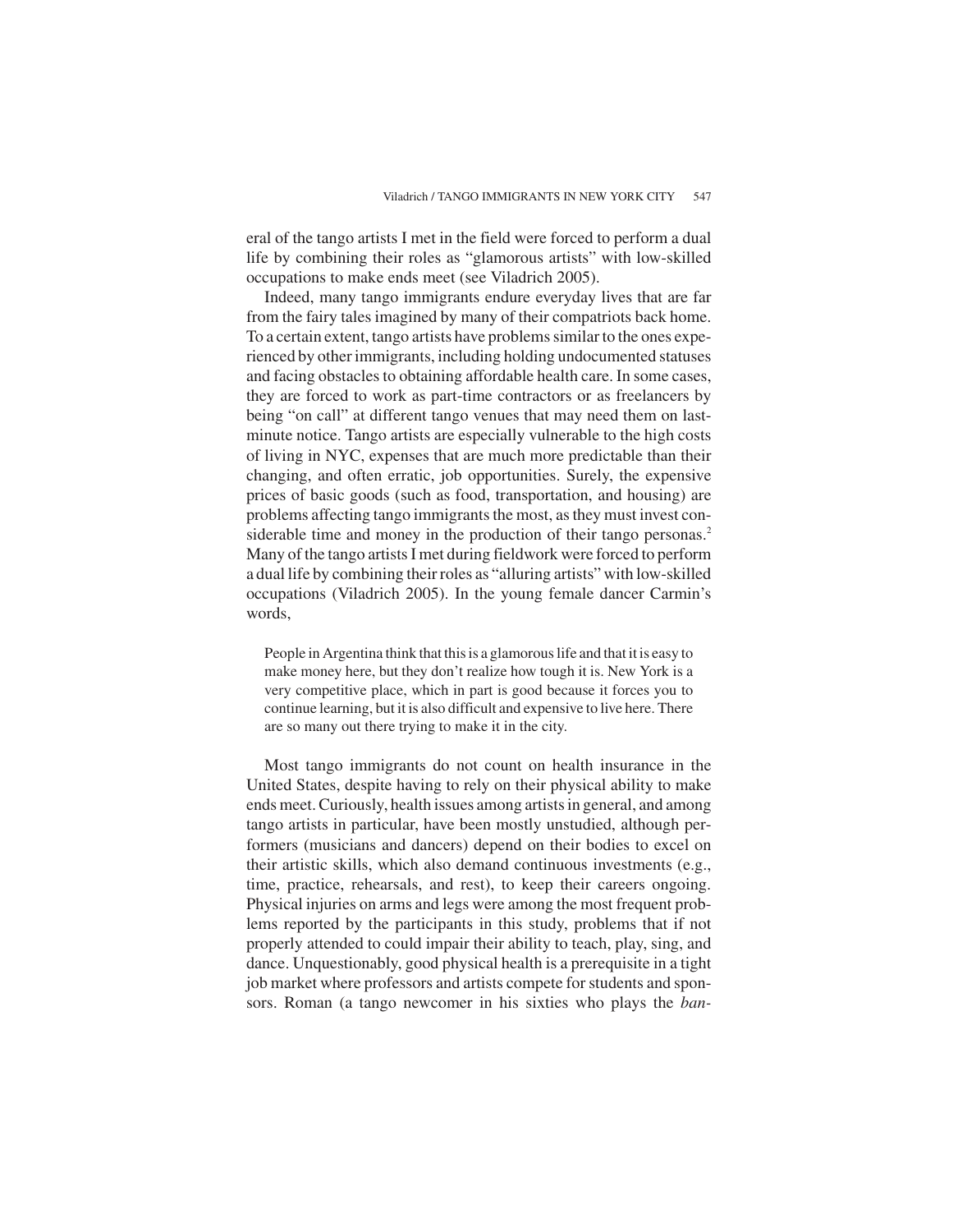*doneón*) summarized the fears he shared with his colleagues regarding health issues in the following way:

Here, one becomes a doctor for oneself. You have to be okay since there is no insurance and everything is expensive. I would like to insure my hands just in case something happens and I can't play anymore. The problem of [a lack of] coverage is one of the big issues for immigrants like us.

It is precisely because of tango immigrants' exposure to unexpected changes of luck and fate (e.g., not having a visa, loosing their tango patrons) that the tango field has become such a resourceful hub where they get exposure and have access to different resources to satisfy their diverse needs. Contrary to the emphasis placed on social networks'size and density, social capital theory highlights the quality of social webs in terms of allowing their members to access valued resources rather than of their frequency or number of their social contacts. Argentine artists rely on their ingenious talents to make ends meet other than the practice of tango, and milongas are ideal hubs to advertise their services. For example, a young apprentice of oriental therapies may provide her services for free to her tango clients eager to play as guinea pigs for their in-residence therapist. On the basis of "bartering" services, some tango artists are eager to teach lessons for free in exchange for help finding cheap housing or affordable health care.

As noted before, the amount of social capital is relatively independent of the size and density of social networks. For example, my informants'opportunities to obtain useful assistance regarding health issues were not a matter of how many individuals they were connected with but rather who they were related to and what sort of relationships they developed with each other (e.g., through mutual obligations). As summarized by one of my interviewees who paraphrased a popular saying, "Dime con quien andas y te dire quien eres ("Tell me who you are with and I will tell you who you are"). This issue became even more conspicuous when examining tango immigrants' resolution of their health problems and their need to find accessible and affordable medical care in NYC.

Many tango artists solved their more immediate health problems through the direct help of medical doctors and alternative health practitioners (often from Argentina or of Latino origin) who either belonged to their tango networks or were directly referred by them. Particularly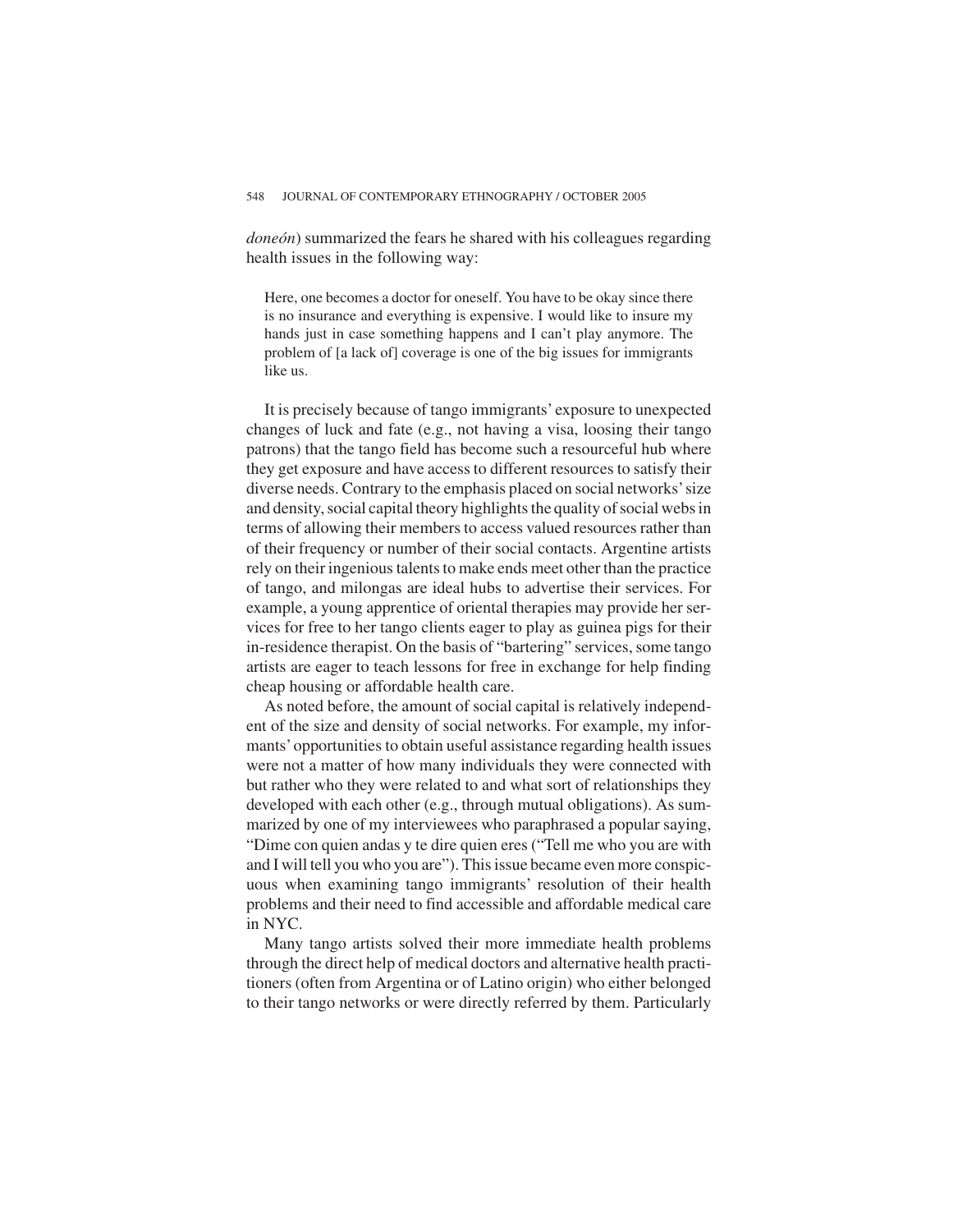in the case of newcomers, the obstacles to obtaining health services through formal channels were a main reason for them to seek the assistance of their tango comrades to solve their health needs. I have coined the term *tango brokers*to refer to physicians who facilitate immigrants' access to and use of the U.S. health system by virtue of their sharing ethnic and social interests with their clients that transcend the clinical setting. The social capital exchanges involved in this kind of brokerage are at the core of understanding its meaning.

Tango brokers' performance can clearly be witnessed at Manhattan milongas, where health professionals and their clients exchange social resources of different natures (e.g., prescription drugs for social company and tango practice) as members of the same social domain. Tango brokers often become trustful health consultants for their tango pals while charging them lower fees or no fees at all in exchange for opportunities to dance and interact with talented artists and amateur tango fans. While tango artists obtain medical services for low fees or for free, doctors are rewarded, both inside and outside the tango field, in the form of status recognition and potential clientele. Doctors, lawyers, undocumented tango artists, and business entrepreneurs who might not be able to socialize in other social fields will get together in the tango salon to exchange transpiration, embraces, and informal social transactions. In this way, health brokers and tango immigrants subscribe to a paralleled power hierarchy that somehow challenges their status differences in the real world. For most Argentine tango immigrants and tango fans, both uninsured and insured, health brokers constitute the best antidote against the barriers they face to access the U.S. health system, as they speak Spanish, are easily reachable, and treat them as members of the same group. Nevertheless, to find trustful and inexpensive biomedical practitioners is not an easy task, particularly for those who are undocumented and count on few (if any) social connections. Even so, relying on a tango broker does not imply exclusivity or loyalty on their clients' part, as many tango practitioners negotiate different sorts of assistance over time, depending on their specific life circumstances.

In addition, health problems are an additive to the many issues tango immigrants have to deal with in NYC. By following some of my informants through time, I was able to witness the flexibility and vulnerability of tango immigrants' legal careers (changes in their legal status), which in some cases forced them to obtain jobs in less attractive fields. Some tango artists ended up undocumented in the United States mostly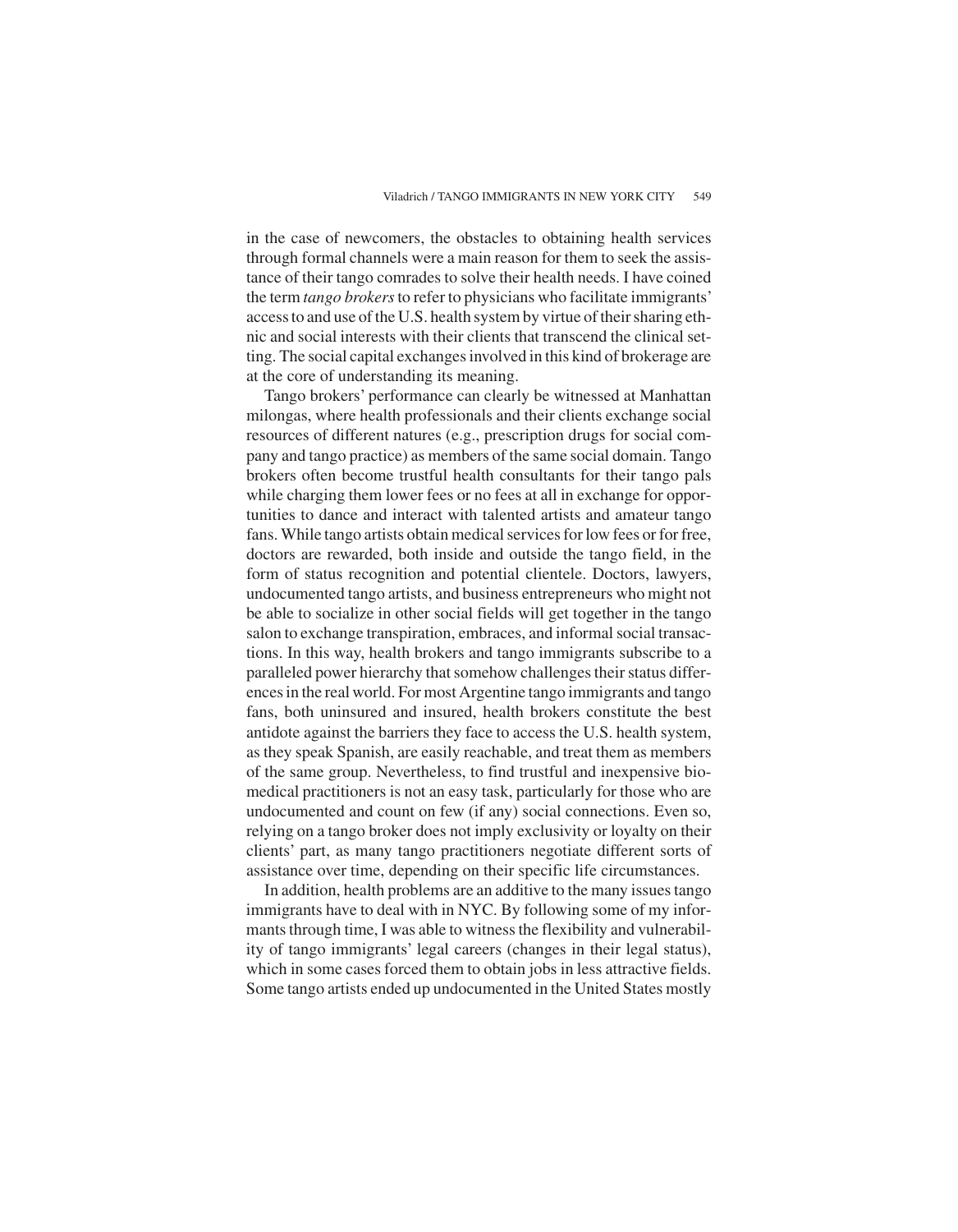because of the increasing restrictions to obtain visa-sponsored jobs, as well as their difficulties to renew nonpermanent U.S. visas. Even if legally in the United States, tango artists are exposed to the flexibility (and variability) of show business, which often makes them vulnerable to unfair contractual obligations on the part of their employers.

Carmin had begun working as a tango instructor in one of the many dancing studios in Manhattan in exchange for a working visa. Nonetheless, her dream of coming to America seemed crushed. Not only was she forced to teach for uncountable hours in exchange for a minimal wage, but she also had to learn the "American way" to tango as a requirement for her to be able to teach.

I was hired by this academy to teach tango full-time, but they did all sorts of illegal things. For example, I was supposed to sign blank receipts, and they exploited me since they only paid me for a few hours of teaching, although I was there all day. But because they gave me the visa [a working visa], I could not go anywhere. I was trapped and they did not keep their promises.

Nonetheless, thanks to her regular attendance at different Manhattan milongas, Carmin was finally able to meet many other Argentines who ultimately helped her find alternative solutions to both her legal and working tribulations. One of her social connections was Dr. L., an Argentine tango fan who offered her a visa sponsorship in exchange for participating in common professional projects. Through time, this doctor turned out to be Carmin's legal sponsor and dancing friend, as well as her main medical counselor during critical health episodes, since she was suffering from stress, bodily fatigue, and stomach problems. The following excerpts illustrate Carmin's combination of diverse healing practices recruited via her tango connections:

I have called my sponsor [Dr. L.] in all cases to ask for his opinion, and then I have self-referred myself to alternative medicine. If I have a problem, he is the first person I will call because he is a physician; he helps me with most of my medical needs. If I cannot find him because he is traveling, I will go to the hospital or to an alternative doctor.

Although Carmin considered herself lucky, she did not regard Dr. L.'s help as an exemption but as a token of the solidarity exchange taking place among compatriots, which implies that those in better positions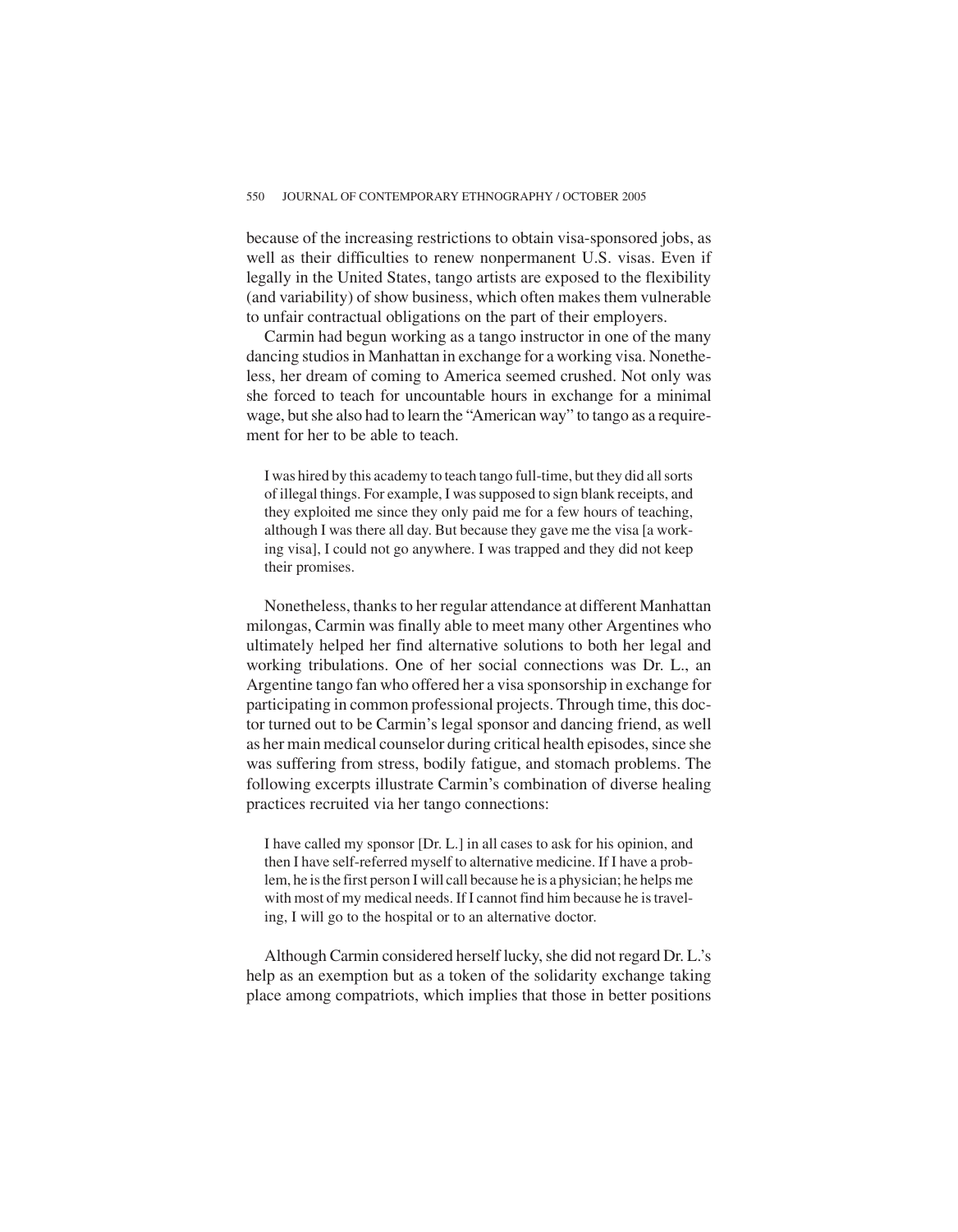should help those in more susceptible ones. Following Carmin's reasoning (also shared by other study participants), these kinds of interactions are not supported by an altruistic nature but by a shared code of reciprocal favors in which the circulation of social capital is nurtured by the exchange of people's singular skills (human capital) within specific social fields. Without knowing it, Carmin was referring to what has been called "bounded solidarity" (Portes 1998; Coleman 1990), which implies actors' provision of valuable resources, without expecting direct retribution, based on their belonging to the same community of interests.

Teo, a tango entrepreneur in his fifties, was an enthusiastic dancer who had limited health coverage that he paid for out-of-pocket. Through his tango activities, Teo had met not only professionals of various disciplines but also a female doctor (Doctor M.) who had become his informal primary care practitioner and with whom he routinely danced tango at weekly milongas. In exchange, Teo would help his friend improve her expertise with tango steps by rehearsing together choreographed tango routines. Teo called this doctor any time he had a health problem, and she would either briefly check his condition at the tango practice or recommend him prescriptions over the phone. Just before our first interview, Teo had experienced continuous coughing and fever and decided to visit the emergency room where he got X rays, after which he remained in bed for several days. Nevertheless, instead of continuing his care through the hospital's doctors (who were not covered by his insurance), Teo asked another tango dancer who was staying in his place at that time to bring the X rays to his doctor friend. After examining the X rays, Doctor M. concluded that he had caught pneumonia (a similar diagnosis to what he got in the hospital) and prescribed him medicines over the phone.

In return for their services, Doctor L. and Doctor M., as many professional tango enthusiasts I met during fieldwork, found in the tango world an ethnic niche where they could dance and practice with skillful artists, as well as develop social relationships with other Argentines. As noted earlier, the tango field constitutes a fertile area for professionals' recruitment of clients, who contribute to building up (and maintaining) their good reputation as well as to increasing their clientele. As Portes (1998) observes, social capital's returns come back not necessarily from recipients but from the community at large in terms of prestige, approval, and potential referrals. While immigrants obtain medical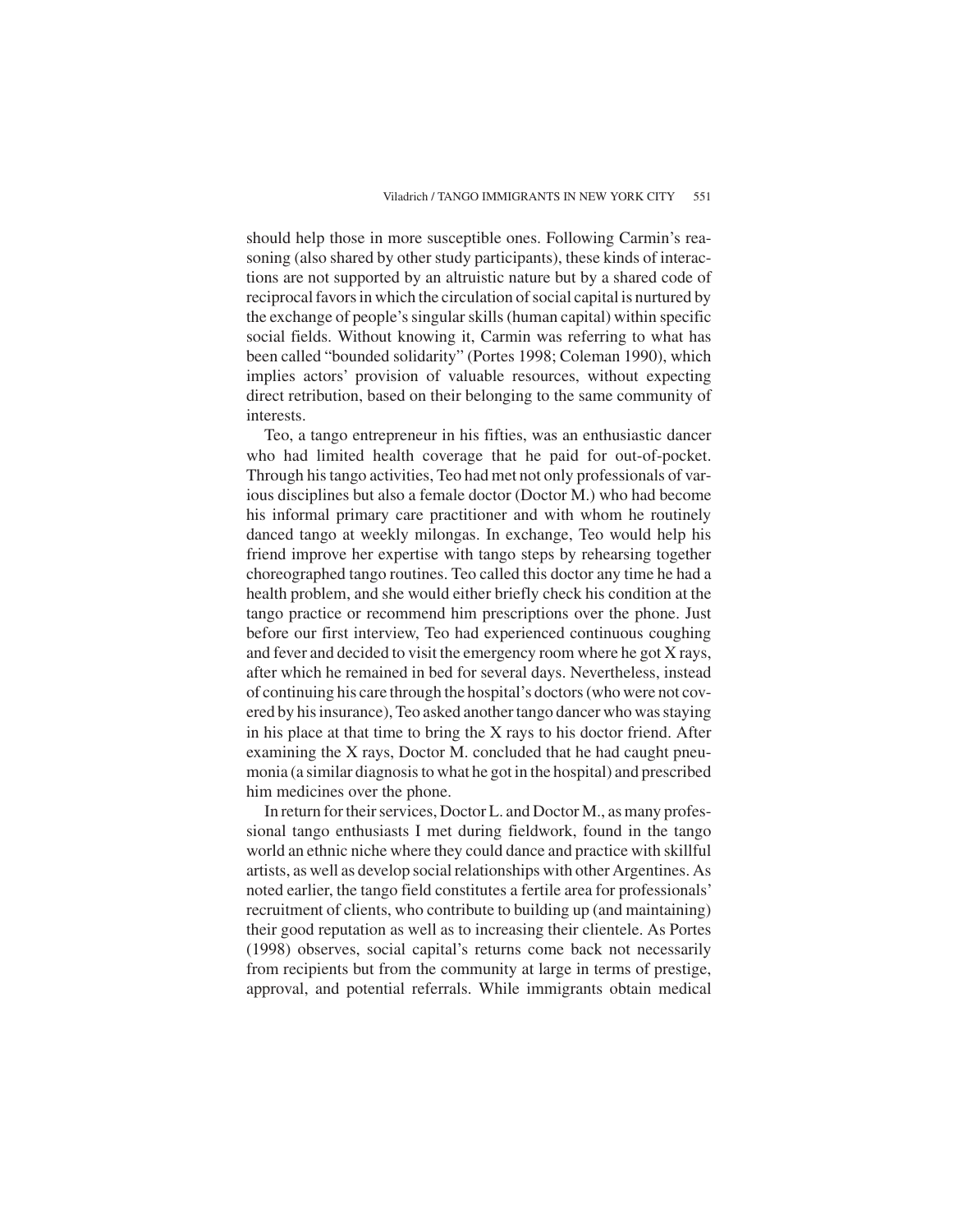services for either low fees or for free, doctors benefit from social company and approval in the form of social recognition both inside and outside the tango field. In fact, since the reputation of healers is greatly supported by public acknowledgment and recommendations, their participation in ethnic social fields constitutes an ideal marketing arena from where to collect social capital's returns.

Reciprocity is one of the most conspicuous characteristics of social capital which, contrary to economic or financial returns, requires agents to be involved in interpersonal exchanges of products that are not easily measured in economic terms. By belonging to the same community (in this case the tango field, with its sanctions and rules), donors and recipients of social capital guarantee that favors will be returned in one way or another. In Carmin's words, "Una mano lava la otra" ("One hand washes the other hand"), which means that the exchange of favors is embedded in shared codes of retribution. Nonetheless, as noted by Portes (1998), the absence of a priori rules regarding the principles commanding social capital's transactions often provides fertile ground for misunderstanding, disappointment, and loss of trust. During fieldwork, I had the opportunity to witness the breakage of such sanctioned codes through gossip, hidden or overt attacks to the parties'reputation, and even the exclusion from the tango field, as will be described next.

## **THE LOSS OF TRUST: SOCIAL CAPITAL AND UNMET EXPECTATIONS**

Many of the tango practitioners I met during fieldwork had built unique reputations as tango masters, which often mismatched the often low-skill occupations they would hold otherwise. In fact, among tango habitués, those belonging to a lower socioeconomic status were often the ones enjoying the highest prestige in the tango ballroom, particularly by holding a distinctive tango expertise that they displayed and shared with others. Social differences that would be irreconcilable at the light of day vanish under the lure of tango dancing, where power hierarchies are measured under the cannons of artistic cachet and skillful performance. By sharing the same social fields (tango milongas in this case), some of my informants held the illusion that the tango's social hierarchy would be extended beyond, and above, the tango salon's doors.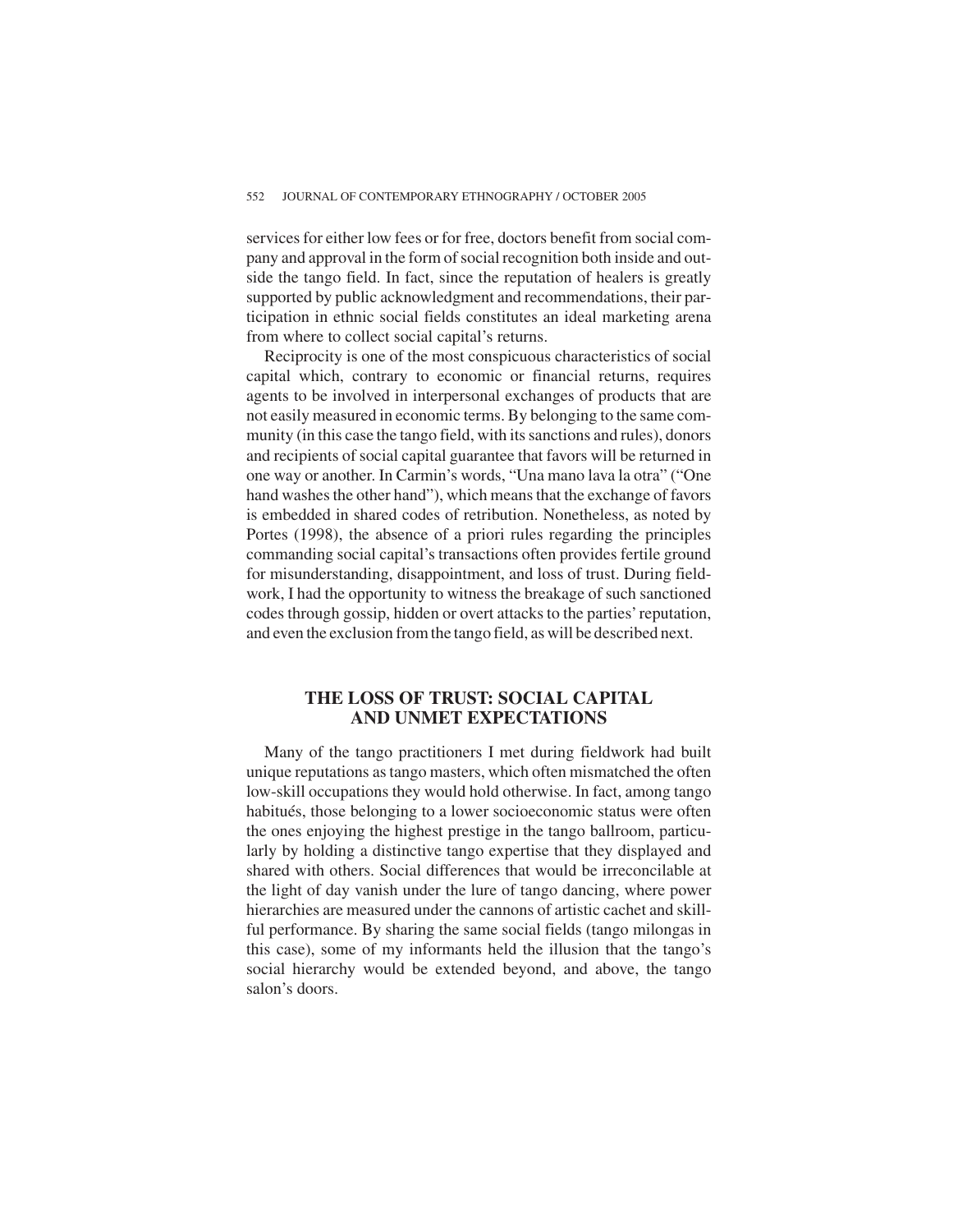Violeta's case illustrates this point. She was one of the tango's grandmothers, as she was older, more trained, and held a reputation as a longterm *milonguera* (*milonguera vieja*). Although she belonged to a working-class family and had been a housewife most of her life, she had built up a tango career for herself and for some members of her fictitious tango family, as she and her husband were considered mentors for younger generations of Argentine tango fans. Violeta knew more about tango than many of the tango amateurs she had met, including an Argentine practitioner, Dr. F., who for a while had become her main medical practitioner. On one occasion, Violeta was complaining about Dr. F., saying,

You see, I used to see this doctor, Mr. F., whom I met in the milongas. I actually taught him how to dance his first steps, and I believed we were friends, always teasing and talking to each other in the milongas. I was having problems [emotional], so he told me that he could help me; so I began to see him on regular basis. . . for a year. . . . But he did not like the fact that I was not taking the medicines he gave me because these were bad for me, and even when I took them, I always did it in lower doses. Also, he canceled my appointments many times. And the thing that hurt me the most was that one day, I had to cancel the appointment because I was going to get the American citizenship. So I called him up and he told me that I had to pay half of the consultation. After that day, I stopped seeing him because it hurt me so much what he did.

If he had not told me that [to pay for that day's consultation], I would have probably offered to pay, but now I've been hurt. . . . My husband tells me to go back, and he [the doctor] also tells me that since I continue seeing him in the milongas. ...I thought we were friends, you see *tango friends*, since we danced together, made jokes, gave each other kisses and hugs. But now I have lost *trust* in him, because there was a kind of friendship between us. . . . He knew all the problems of my life.

Immigrants'social webs are not quiescent and may suffer from exaggerated expectations, misunderstandings, and overwhelming demands (see Menjívar 2000). As illustrated in the excerpts above, unmet reciprocal expectations may lead to misunderstandings and the eventual rupture of trust when individual expectations are not met. Exchanges based on social capital transactions, although holding the promise of being supported by unselfish motivations, provide fertile ground for disappointments and misunderstandings, particularly when individual expectations are not met. Violeta felt betrayed by her doctor's behavior, as she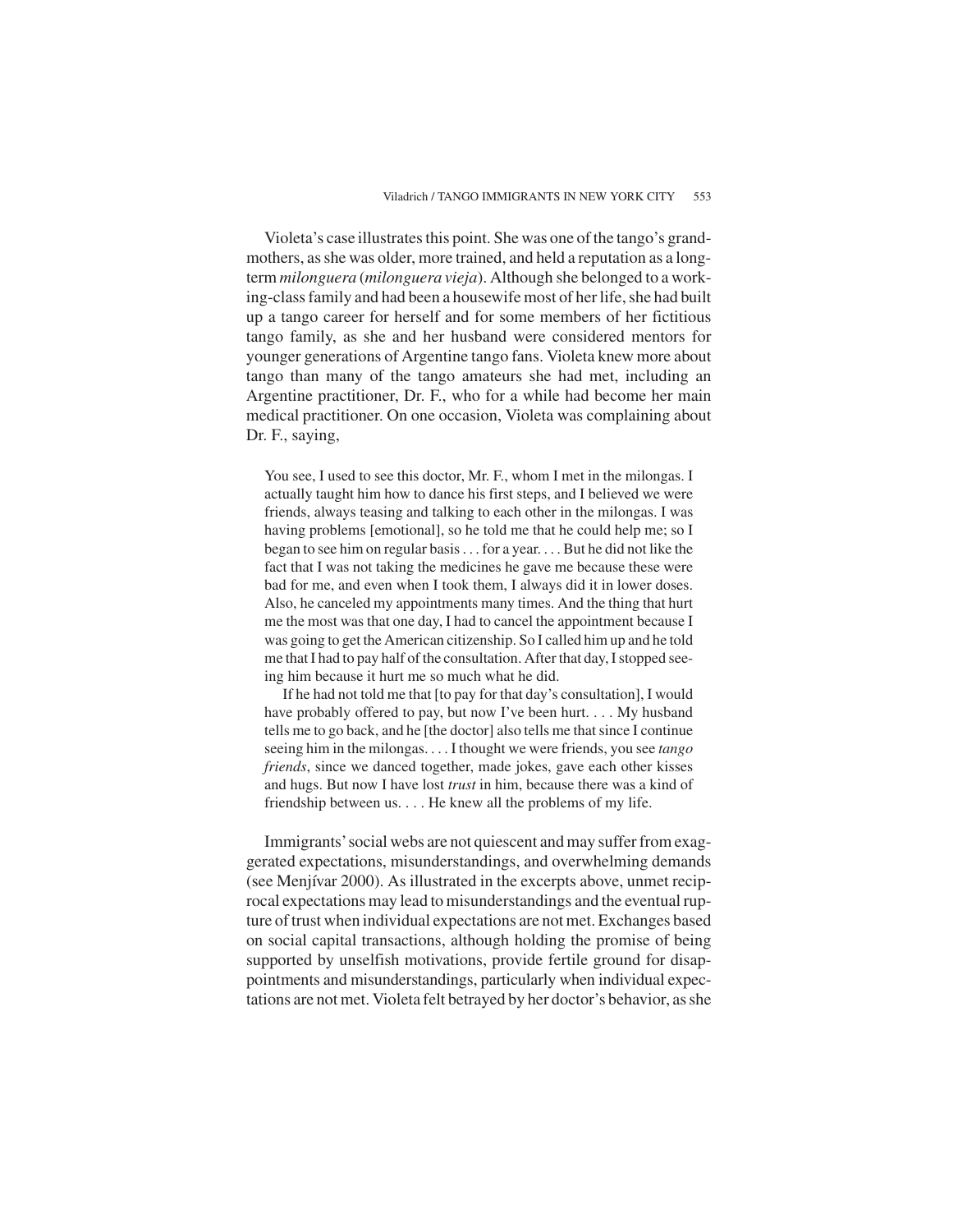had expected to be able to extend to the medical field the same codes of semiequality she shared with him in the tango field. For Violeta, the message she had received from Dr. F. could be decodified as, "We can be almost equals in the tango milonga, but in my office I am the doctor and you become my patient." As such, Violeta was expected to follow the doctor's prescriptions "palabra por palabra" ("word for word"), even if this implied taking the prescription drugs as provided and waiting a long time in the office to be seen.

As unique social fields supported by social capital exchanges, Manhattan milongas have the property of "camouflaging" social differences by bringing together individuals belonging to different social strata, occupations, and ages. Violeta's disappointments emerged from an illusion of social equality that was broken by her doctor's reminder of their actual status differences. Immigrants who would have probably never met otherwise (e.g., doctors, psychologists, veteran housewives, and mechanics) are brought together at particular points in time on the basis of sharing similar interests. Social hierarchies that would be irreducible in other scenarios temporarily vanish in the tango world under the umbrella of belonging to the same entertainment community. To a certain extent, the wonders of the tango world's social diversity also become its Achilles' heel because of the informal nature of the social exchanges it nurtures, which also leave room for unmet expectations, and the eventual rupture of trust among artists and clients belonging to different social worlds.

## **EPILOGUE: BEYOND SOCIAL CAPITAL**

This article has revealed some of the characteristics of NYC's tango world in the context of the tango's broader circulation, in which customers and Argentine tango artists are shareholders of the same entertainment market. For years, I have been at the milongas to examine how tango (or even better, its *tangoified* relationships) has become a socialized metaphor for something else: for relationships to be created, for social and economic transactions to take place, and for interpersonal reciprocity to be instituted.<sup>3</sup> In the end, I found the ritualized performance from where the metalanguage of Argentines' social solidarities and conflicts are exposed, dramatized, shared, and occasionally solved.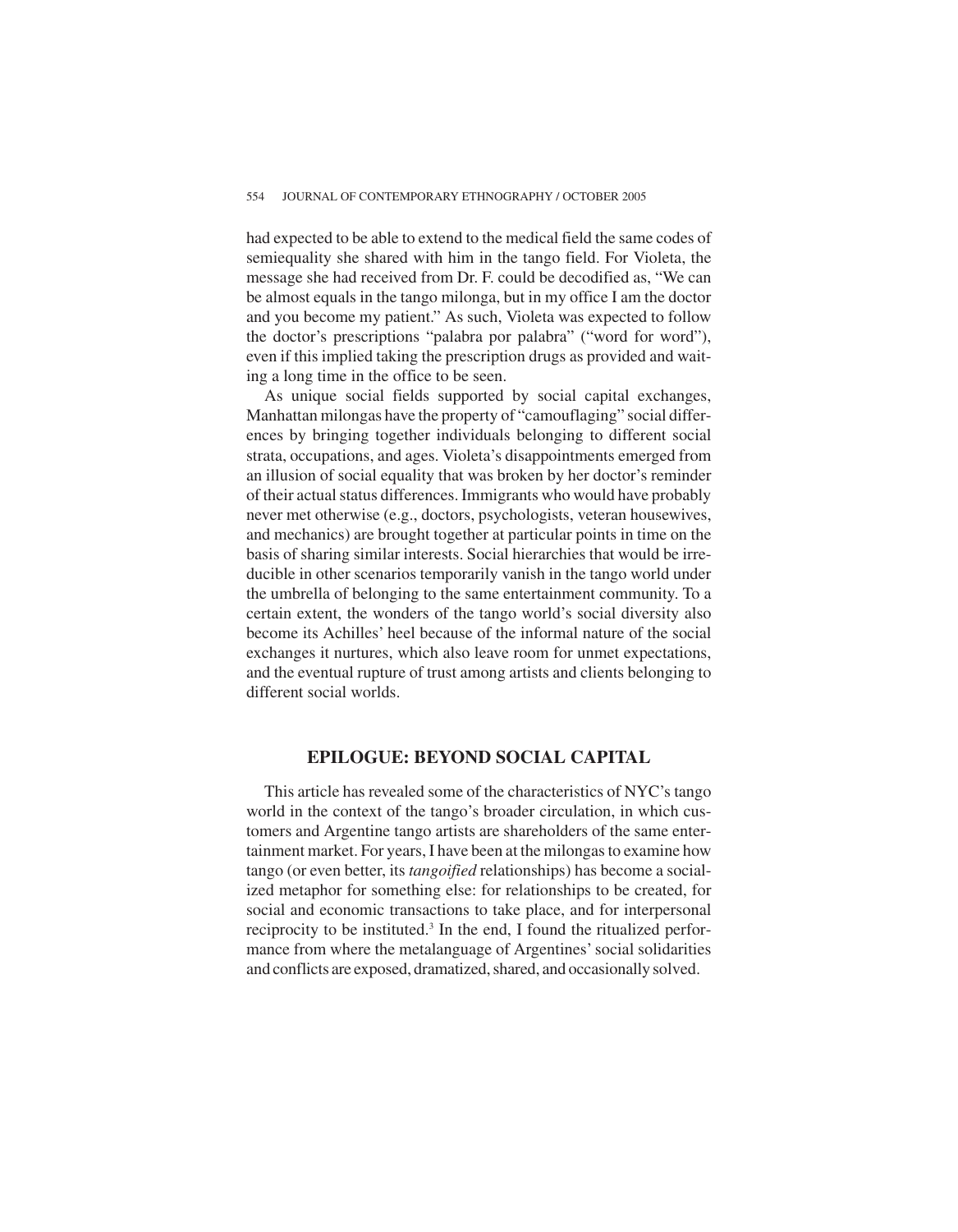This study has provided a window of opportunity to examine the contribution of social capital categories to our understanding of the Manhattan tango field as a unique reservoir for social resources to be circulated on the basis of individuals belonging to the same community of interest. The tango world has revealed itself as an ideal place from which to understand how entertainment fields provide alternative venues for their members' provision and reception of material and symbolic and emotional assistance on the bases of social capital exchanges. As we have seen, by sharing the same entertainment niche, Argentine tango artists and some doctors are linked (through favors and sublet obligations) to a double form of bounded solidarity in which they share membership in the same "artistic community" (tango milongas) and a common ethnic allegiance as Argentine or Latino practitioners.

In spite of the barriers to health care experienced by tango artists, this study has shown that the tango world, as a community of interest for Argentine immigrants, provides unique resources for the resolution of their health problems. The analytical approach developed here could be useful for the study of other cosmopolitan dancing fields also sponsored by ethnic minorities'social webs, as in the case of the salsa world also supported by nationals from Caribbean countries in the United States.

Some caveats regarding the buoyant possibilities of social capital categories deserve further consideration. In recent years, the literature has addressed (and questioned) the importance of social capital as a resource for social integration and community empowerment, as well as an enhancement of health and social indicators (Cattell 2001; Kawachi et al. 1997). Those interested in fomenting social capital at the local level have raised concerns about the disruption of community bonds and the pervasive loss of America's social fabric represented in the image of the individual "bowling alone" (Putnam 1995). Although this study has concluded that Argentine tango artists do not bowl alone, their richest sources of social capital are mostly drawn from informal links of trust and reciprocity emerging from their participation in itinerant social fields—in this case, the tango world.

In addition, returns from social capital are not the panacea for immigrants'needs. If at the individual level, access to its benefits depends on social networks' diversity (multiplexity), there exist specific limits at the macro level (based on class, ethnic differences, and physical loca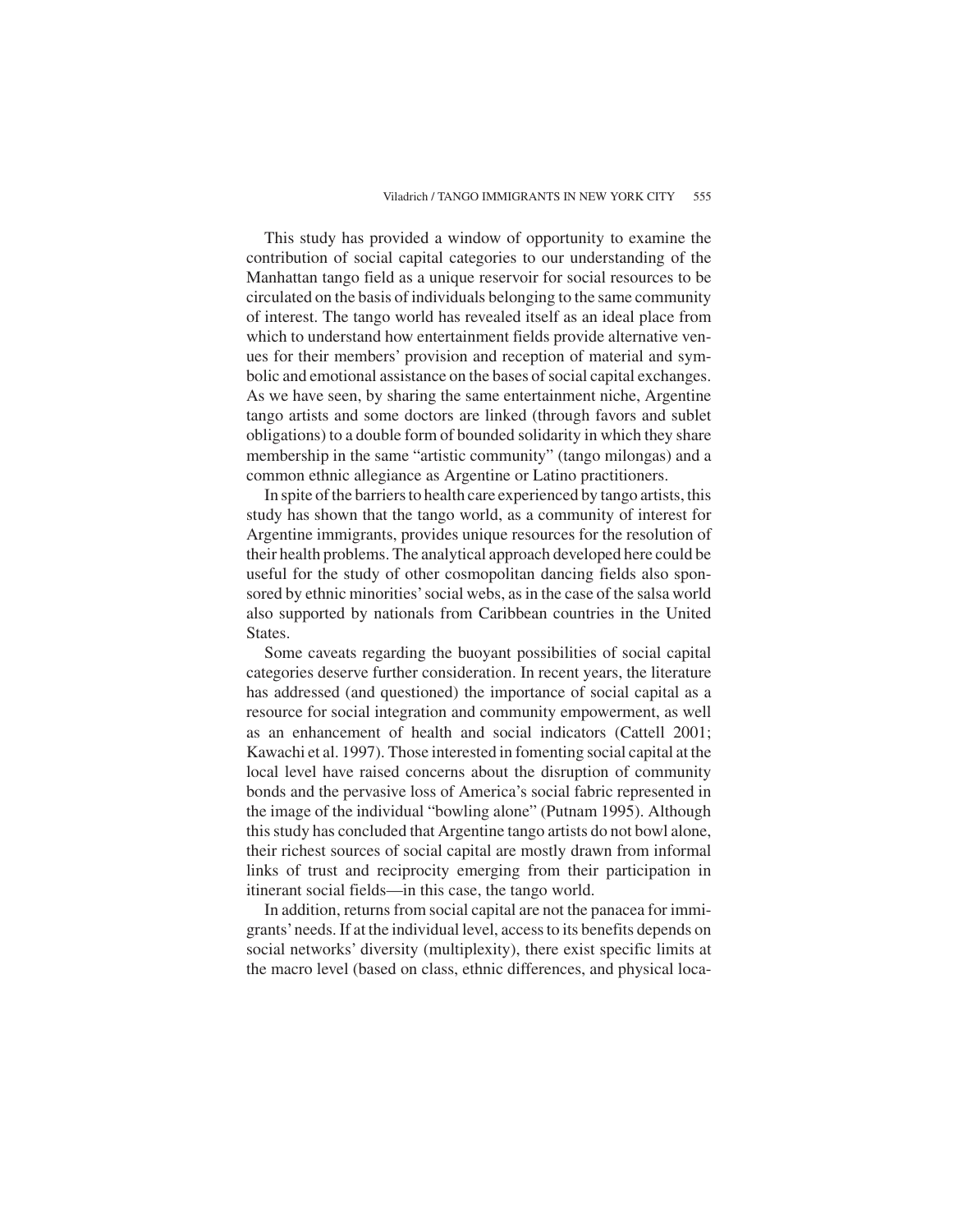tion) to immigrants' participation in rich social fields, particularly among disenfranchised individuals who need them the most. As we have seen in this article, social capital is dependent on norms of exclusion and inclusion that follow belonging criteria, such as national origin, ethnicity, and shared interests. Most ethnic fields are not as diverse as Manhattan milongas where only a selected pool, including struggling immigrants, is recruited from among its members. Among newcomers in particular, counting on tango brokers is not an easy task unless they rely on diversified social networks where people with different skills, professions, and interests interact on the basis of sharing common goals and activities. To a certain extent, access to the U.S. health system via health brokers is a symptom of the hidden demand for health care among immigrants, which would probably remain otherwise unattended. As we have seen, reciprocity exchanges between providers and recipients of social capital are not always clear, leaving room for exaggerated demands that may jeopardize the expectations of trust between parties. In addition, since the health broker model is based on informal codes of reciprocity, immigrants may lose their health brokers if their social exchanges are modified or if they stop sharing common social fields. Finally, in many cases, the private (and informal) nature of the medical encounter exceeds the supervision of health institutions over medical practice.

Furthermore, not all the benefits deriving from immigrants' participation in social fields are reproduced beyond its reach. As previously noted, ethnic solidarity (mostly in the form of bounded solidarity) will coexist in the tango domain as long as participants' exchanges do not challenge their unequal locations in mainstream society. Rich ethnic fields, such as the tango world, are not enduring substitutions for formal channels (e.g., job insurance's comprehensive health benefits or government programs) that should provide access to basic resources, disregarding immigrants' involvement with informal social webs. The fact that informal networks are doing (even if partially) what other formal channels are not, tells us something important about immigrants'unmet needs. More studies are needed to expand the theory subjacent to the access of scarce social resources via social relationships within specific fields of power. Finally, we need more information on which networks facilitate the circulation, access to, and provision of social capital, including information concerning who is accounted for and excluded from the networks' benefits on the basis of social participation.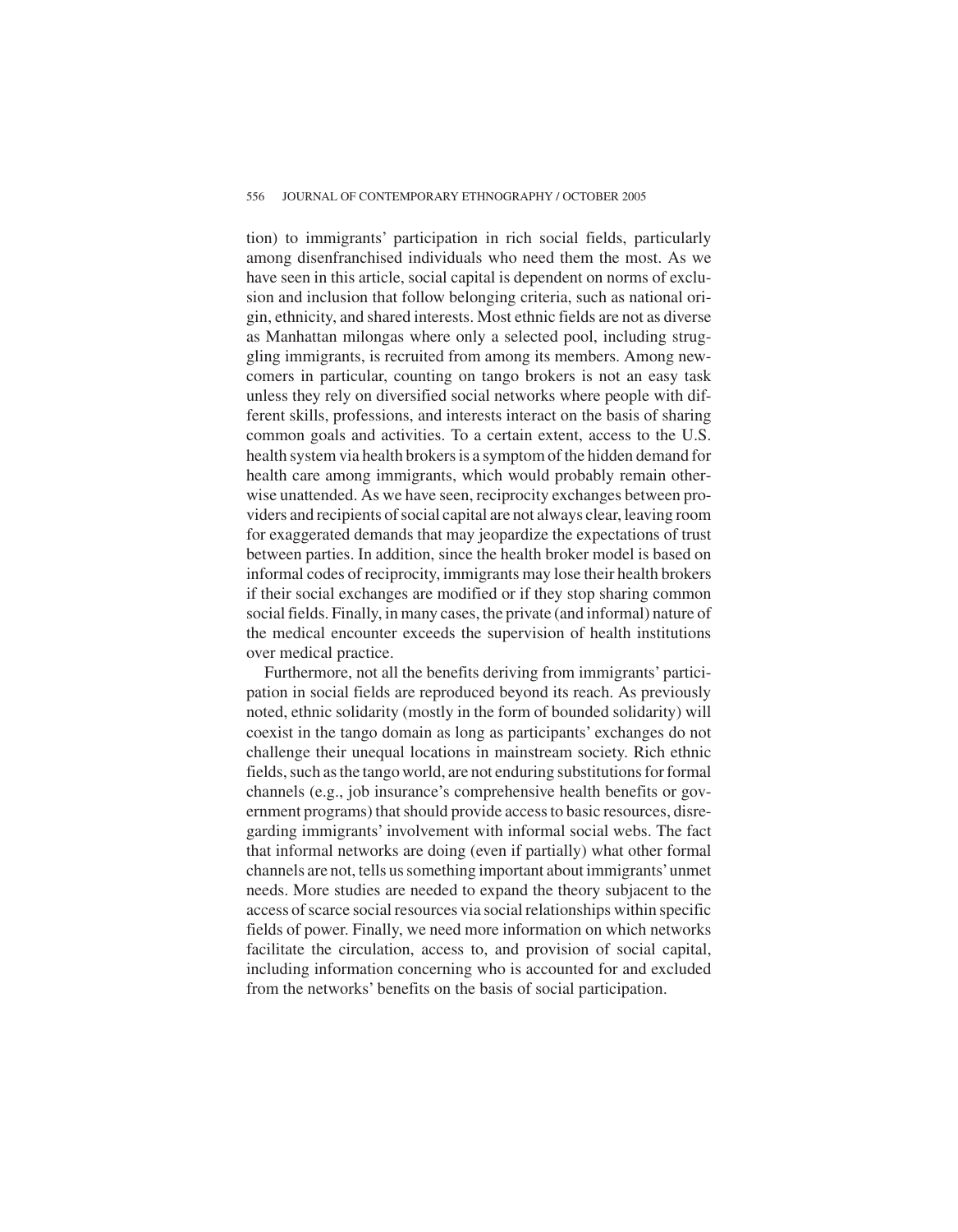## **NOTES**

1. My nondancing role as a tango aficionado also protected me from the subtle competition for male dancing partners and from playing within the tango's unspoken hierarchical structure where performers measure their talents vis-à-vis others (Viladrich, forthcoming c).

2. Tango performers in New York City (NYC) are not exempt from the lure of sophisticated representations that characterize the tango's public imagery and are quite aware of the need to create specific characters, which require not only the mastering of tango techniques but also the personification of elaborate "tango selves." The latter implies assuming particular attitudes (e.g., the male seductive, the femme fatale, the gracious performer) both on the stage and the ballroom floor.

3. My search for the ways through which Argentines have access to social resources became the catalyst that sent me back to the original social relationships that had welcomed me in NYC at the beginning of my own, and still inconclusive, migratory journey.

## **REFERENCES**

- Archetti, Eduardo P. 1997. Multiple masculinities: The worlds of tango and football in Argentina. In *Sex and sexuality in Latin America*, edited by Daniel Balderston and D. J. Guy, 200–16. New York: New York University Press.
- Berkman, Lisa, Thomas Glass, Ian Brissettec, and Teresa E. Seeman. 2000. From social integration to health: Durkheim in the new millennium. *Social Science & Medicine* 51 (6): 843–57.
- Bourdieu, Pierre. 1984. *Distinction: A social critique of the judgement of taste*. Cambridge, MA: Harvard University Press.
- $-$ . 1985. The forms of capital. In *Handbook of theory and research for the sociology of education*, edited by J. G. Richardson, 241–58. New York: Greenwood.
- Bourdieu, Pierre, and Jean-Claude Passeron. 1979. *The inheritors: French students and their relation to culture*. Trans. Richard Nice. Chicago: University of Chicago Press.
- Castro, Donald S. 1991. *The Argentine tango as social history, 1880–1955*. Latin American Series, vol. 3. Queenston, UK: Edwin Mellen.
- Cattell, Vicky. 2001. Poor people, poor places, and poor health: The mediating role of social networks and social capital. *Social Science & Medicine* 52 (10): 1501–16.
- Coleman, J. S. 1990. Social capital in the creation of human capital. *American Journal of Sociology* 94 (suppl.): S95–S121.
- Corradi, Juan E. 1997. How many did it take to tango? Voyages of urban culture in the early 1900s. In *Outsider art: Contesting boundaries in contemporary culture*, edited by Vera L. Zolberg and J. Maya Cherbo, 194–214. London: Cambridge University Press.
- Dunning, Jennifer. 1997. When folkways point the way to innovation: Ethnic dance in New York City. *The New York Times*, June 1, B10.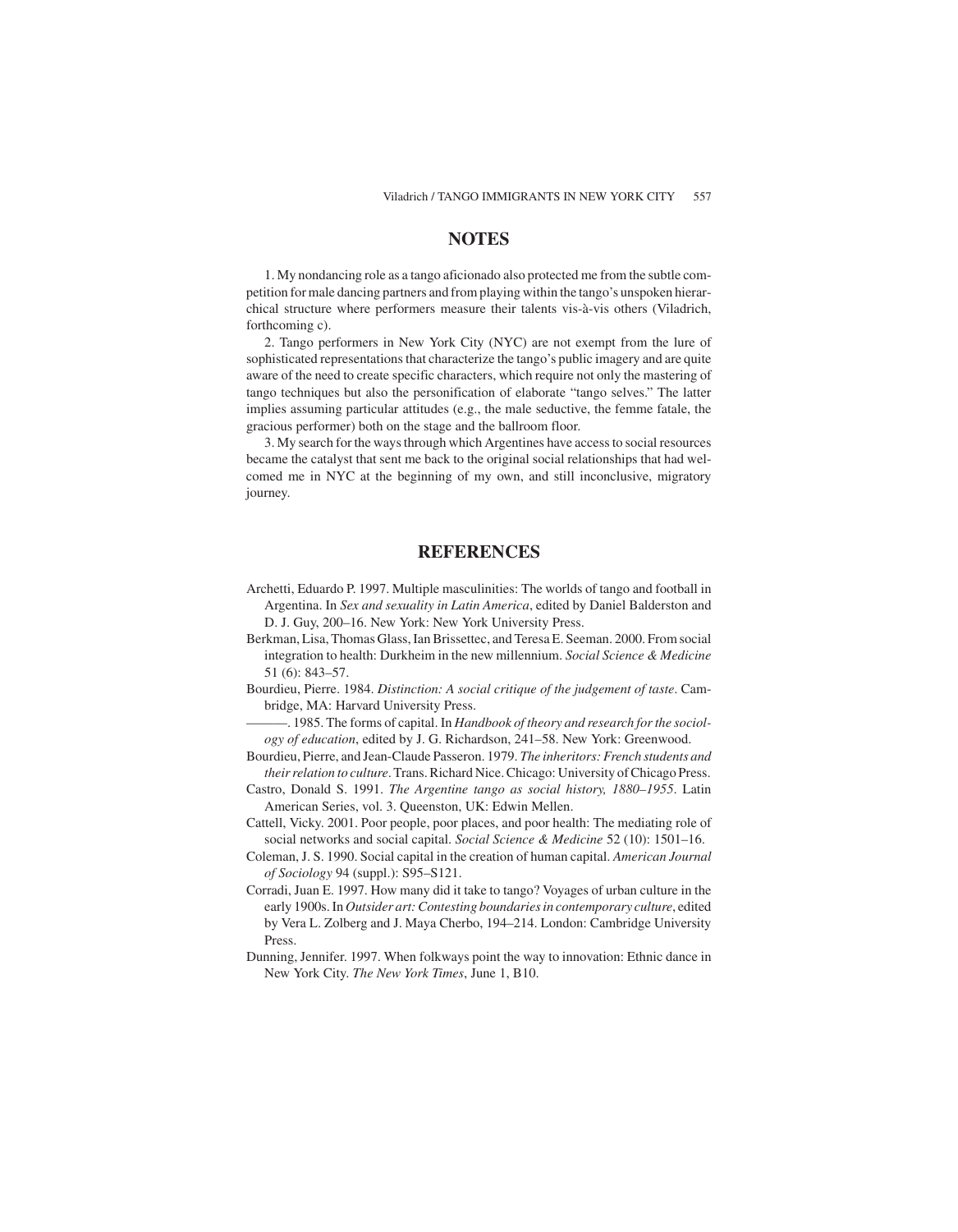Fernández Kelly, M. Patricia. 1994. Towanda's triumph: Social and cultural capital in the transition to adulthood in the urban ghetto. *Journal of Urban Research* 18:88– 111.

———. 1995. Social and cultural capital in the urban ghetto: Implications for the economic sociology of immigration. In *The economic sociology of immigration: Essays on networks, ethnicity and entrepreneurship*, edited by A. Porte, 213–47. New York: Russell Sage.

- Finnegan, Lora J. 1992. Ballroom dancing is back: San Francisco Bay Area clubs. *Sunset* 188:40.
- Granovetter, M. S. 1974. *Getting a job: A study of contacts and careers*. Cambridge, MA: Harvard University Press.
- Guy, Donna J. 1991. *Sex and danger in Buenos Aires: Prostitution, family, and nation in Argentina*. Engendering Latin America Series, vol. 1. Lincoln: University of Nebraska Press.
- Hawe, Penelope, and Alan Shiell. 2000. Social capital and health promotion: A review. *Social Science & Medicine* 51 (6): 871–85.
- Hood, Lucy. 1994. Warming up to Latin rhythms. *Américas* 46:14–19.
- Kawachi, I., B. Kennedy, K. Lochner, and D. Prothrow-Stith. 1997. Social capital, income inequality, and mortality.*American Journal of Public Health* 87:1491–98.
- Lin, Nan. 2001. *Social capital: a theory of social structure and action*. Structural Analysis in the Social Sciences Series, vol. 19. New York: Cambridge University Press.
- Menjívar, Cecilia. 2000. *Fragmented ties: Salvadoran immigrant networks in America*. Berkeley: University of California Press.
- Pelinski, Ramón, ed. 2000. *El tango nómade: Ensayos sobre la diáspora del tango*. Buenos Aires, Argentina: Corregidor.
- Portes, Alejandro. 1998. Social capital: Its origins and applications in modern sociology. *Annual Review of Sociology* 24:1–24.
- Putnam, R. D. 1995. Bowling alone: America's declining social capital. *Journal of Democracy* 6:65–78.
- Rose, Richard. 2000. How much does social capital add to individual health? A survey study of Russians. *Social Science & Medicine* 51 (9): 1421–35.
- Savigliano, Marta E. 1995. *Tango and the political economy of passion*. Boulder, CO: Westview.

———. *Angora matta: Fatal acts of north-south translation*. Middletown, CT: Wesleyan University Press.

- Steingress, Gerhard, ed. 2002. *Songs of the minotaur: Hybridity and popular music in the era of globalization: A comparative analysis of rebetika, tango, rai, flamenco, sardana, and English urban folk*. Münster: Lit.
- Vila, Pablo. 1991. Tango to folk: Hegemony construction and popular identities in Argentina. *Studies in Latin American Popular Culture* 10:107–39.
- Viladrich, Anahí. 2003. Social careers, Social capital, and immigrants' access barriers to health care: The case of the Argentine minority in New York City (NYC). PhD diss., Columbia University.

-. 2004. From the brothel to the salon: The tango's social history as an evolving artistic trend. *The Lost Notebook* 2. http://www.lostnotebook.org.